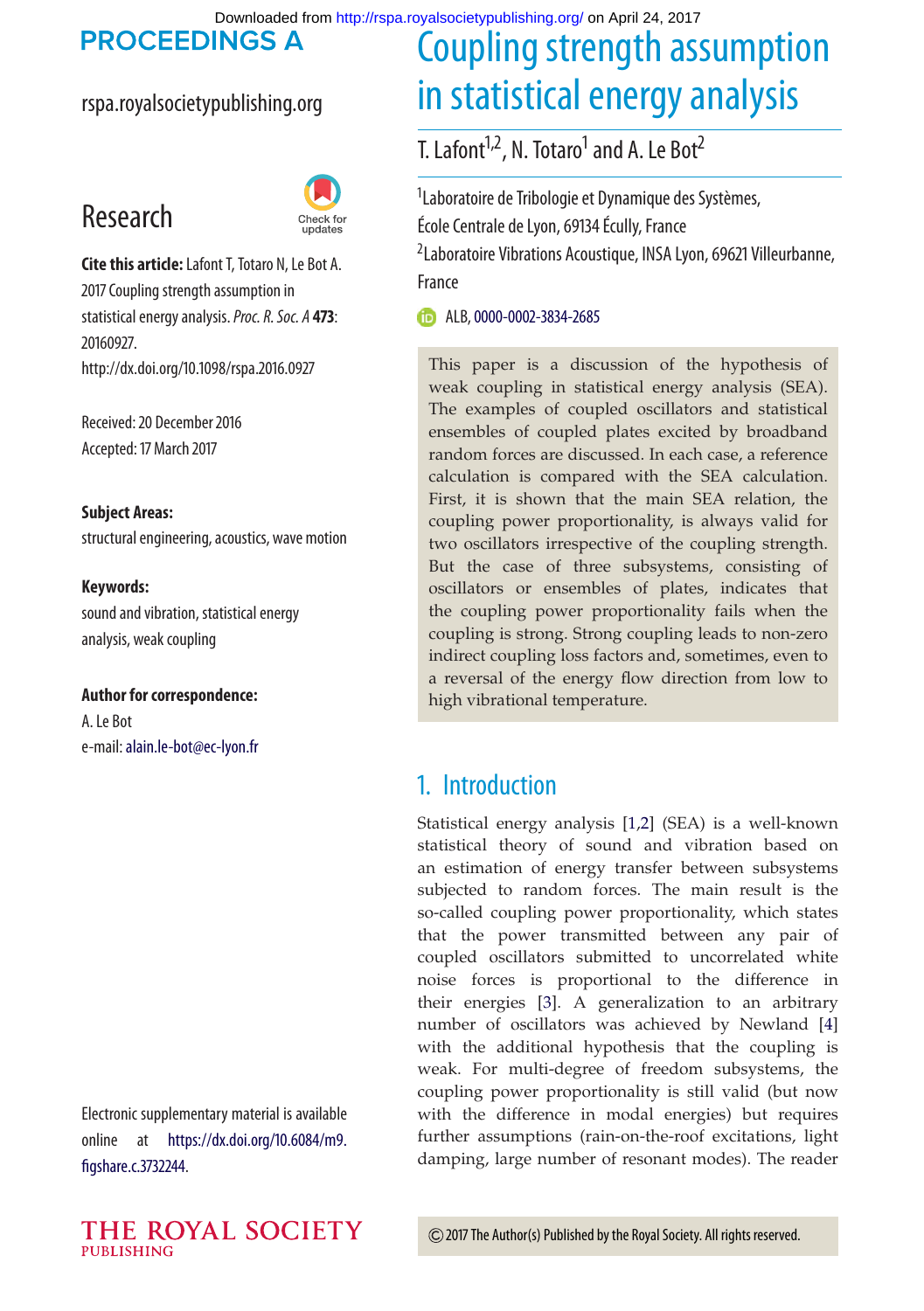may refer to [\[5](#page-16-4)[–11\]](#page-17-0) for reviews of SEA and discussions on the required hypotheses.

The question of coupling in SEA has been the subject of numerous discussions in the literature. It is generally understood that the coupling power proportionality is verified when the coupling between subsystems is weak and conservative. The assumption of conservative coupling is implicitly satisfied with the three types of classical coupling: elastic, gyroscopic and inertial. When dissipation occurs in couplings, the coupling power proportionality generally fails because the exchanged power is a linear combination of the vibrational energies, which does not reduce to a difference of energies [\[12\]](#page-17-1).

The status of weak coupling is more disparate. In [\[3\]](#page-16-2), weak coupling was invoked to derive the coupling power proportionality between two oscillators. But in [\[13\]](#page-17-2), the assumption was relaxed without modifying the result. In [\[4\]](#page-16-3), the weak coupling is again invoked through the perturbation technique to generalize the coupling power proportionality to more than two oscillators. When the number of oscillators is greater than two, a strong coupling invalidates the coupling power proportionality. A counter-example with three resonators is given in [\[14\]](#page-17-3). The exchanged power is found to be a linear combination of the energies of all the oscillators and not only the two adjacent ones. The importance of weak coupling for SEA applied to sets of mechanical resonators has been underlined in [\[15\]](#page-17-4), while Keane & Price [\[16\]](#page-17-5) suggest that strong coupling may be acceptable in SEA for two point-connected subsystems but with coupling loss factors not given in a closed form.

Several authors have proposed weak coupling criteria. A review is given by Finnveden [\[17\]](#page-17-6). Smith [\[18\]](#page-17-7) studied the transition from weak to strong coupling and established a criterion based on the ratio of the coupling loss factor and the damping loss factor. The coupling is said to be strong if the subsystem has a damping loss factor smaller than the coupling loss factor. Langley [\[19\]](#page-17-8) put forward a definition of weak coupling based on Green's functions: the coupling is weak if the Green function of the uncoupled subsystem is approximately equal to the Green function of the coupled system. The weak coupling indicator of Fahy & James [\[20\]](#page-17-9) relies on Langley's definition. The quantification of coupling is achieved by estimating the rising time  $\theta$ of energy of the indirectly excited subsystem. When the ratio between  $\theta$  and the signal duration is small compared with unity, the coupling is weak. Mace [\[21\]](#page-17-10) found, by a wave approach, that two parameters based on reflectance, reflection and transmission coefficients are necessary to estimate the coupling strength. See also [\[22\]](#page-17-11), where a distinction is made between the strength of the connection and the strength of the coupling. Finnveden [\[23\]](#page-17-12) showed that the coupling power proportionality is valid for three subsystems, provided that a factor noted as  $\gamma$  (the ratio of conductivity and the product of modal overlaps) is small.

This study is a discussion on the necessity of the weak coupling assumption in SEA. It aims to provide numerical evidence that SEA is fundamentally based on the assumption of weak coupling. Two facts are examined: the principle of the coupling power proportionality and the exactness of the proportionality constant predicted by classical SEA. The paper is organized as follows. Section 2 focuses on a discussion on mechanical oscillators, while §3 is dedicated to coupled plates with resonators. In both sections, an SEA prediction is compared with a reference calculation systematically in weak and strong coupling regimes. The reasons for the discrepancy in the strong regime are discussed. Finally, some concluding remarks are given in the last section.

# 2. Coupled oscillators

#### (a) Statistical energy analysis for coupled oscillators

Consider two oscillators of mass  $m_i$  attached to a rigid frame by springs of stiffness  $k_i$ , a dashpot with a viscous damping coefficient  $\lambda_i$  and coupled together through a spring of stiffness  $K$ , as shown in [figure 1](#page-2-0)*a*. The oscillators are submitted to external forces *Fi*. Assuming that the elastic coupling is conservative and that the external forces are stationary and uncorrelated white noise, it is known [\[3](#page-16-2)[,13\]](#page-17-2) that the mean power exchanged between subsystems *i* and *j* is proportional to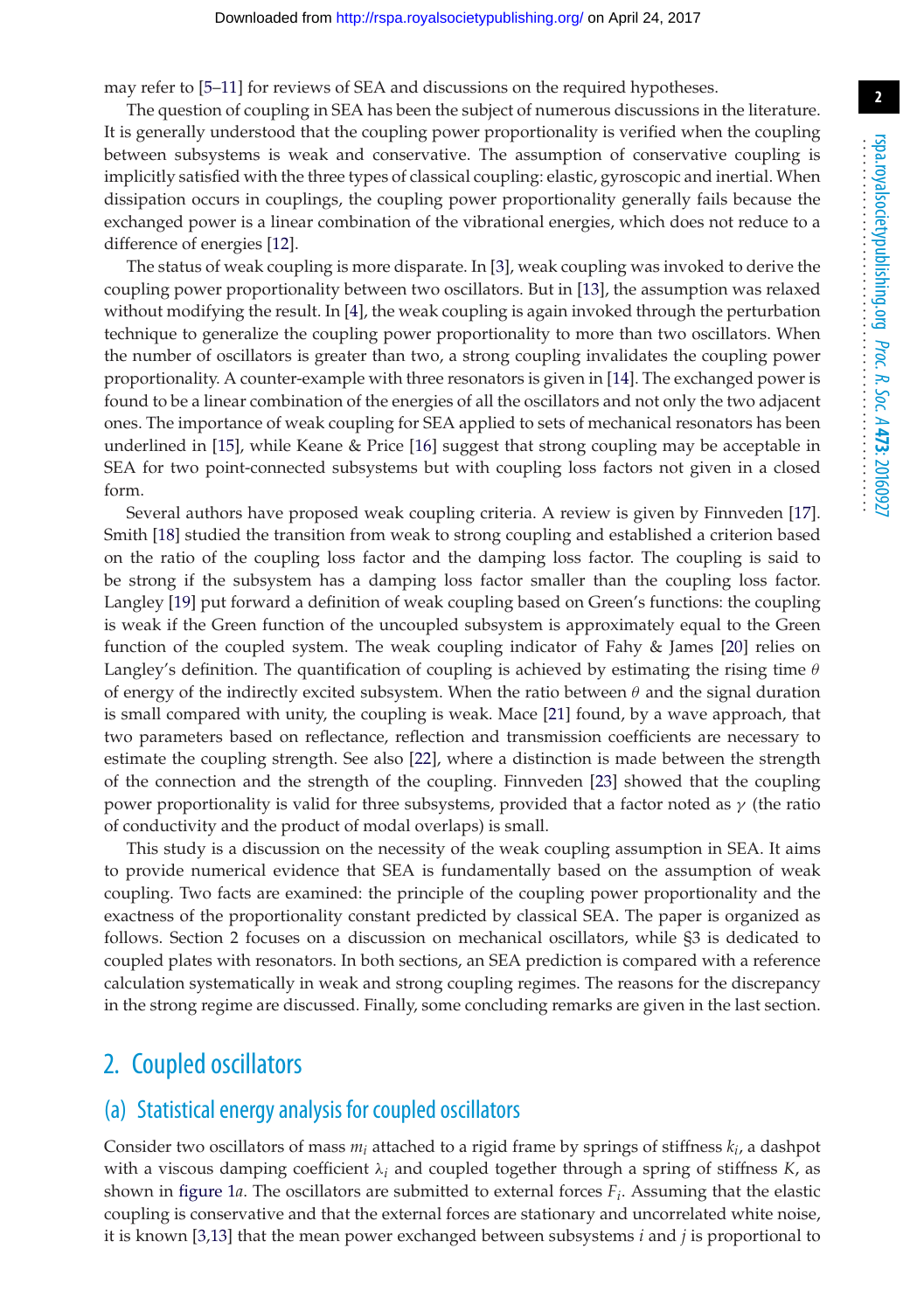

<span id="page-2-0"></span>**Figure 1.** Mechanical oscillators submitted to uncorrelated random forces*Fi*. (*a*) Two oscillators and (*b*) three oscillators.

the difference in the mean vibrational energies

$$
P_{ij} = \beta (E_i - E_j),\tag{2.1}
$$

where  $P_{ii}$ ,  $E_i$ ,  $E_j$  are the random expectations of the exchanged power and vibrational energies. This is the so-called coupling power proportionality. For an elastic coupling, the coefficient  $\beta$  is

$$
\beta = \frac{K^2(\Delta_i + \Delta_j)}{m_i m_j [(\omega_i^2 - \omega_j^2)^2 + (\Delta_i + \Delta_j)(\Delta_i \omega_j^2 + \Delta_j \omega_i^2)]'}
$$
\n(2.2)

where  $\Delta_i = \lambda_i/m_i$  is the half power bandwidth and  $\omega_i = [(k_i + K)/m_i]^{1/2}$  is the 'blocked' natural frequency of oscillator *i*.

The coupling power proportionality (2.1) and the coefficient  $\beta$  of equation (2.2) are valid under quite general conditions. The only required assumption is that the forces  $F_1$  and  $F_2$  have constant power spectral densities  $S_1$  and  $S_2$  and a zero cross-power spectral density. Although the assumption of weak coupling was invoked in the original publication [\[3\]](#page-16-2), it has been relaxed in the second publication [\[13\]](#page-17-2). The coupling power proportionality between two oscillators is therefore established for weak and strong coupling irrespective of the level of dissipation.

The coupling power proportionality remains verified to good approximation if, instead of a true white noise, the external forces are band limited, provided that the two 'blocked' frequencies are contained in the frequency band of excitation. In that case, we may introduce the central frequency of excitation  $\omega_c$  and the usage is to decompose the coefficient  $\beta$  in the product  $\beta = \eta_{ii}\omega_c$ , where  $\eta_{ij}$  is the coupling loss factor. The symmetry of  $\beta$  under the permutation  $i \leftrightarrow j$  allows to write

$$
\eta_{ij}\omega_{\rm c} = \eta_{ji}\omega_{\rm c}.\tag{2.3}
$$

This reciprocity relationship is also called the consistency condition [\[24\]](#page-17-13).

The coupling power proportionality is valid for more than two oscillators, in which case it applies to any pair of oscillators. But the original method [\[3\]](#page-16-2) gives rise to tedious calculations for more than two oscillators. The perturbation technique introduced by Newland [\[4\]](#page-16-3) gives a satisfactory solution to this problem, but requires the additional assumption of weak coupling. The final result is that equation (2.1) is valid up to order 2 in the power of coupling strength. The coefficient  $\beta$  is again given by (2.2), except that the frequencies  $\omega_i = (k_i/m_i)^{1/2}$  are now the 'free' natural frequencies. In the weak coupling regime  $K \ll k_i$ , the 'blocked' and 'free' natural frequencies are equal at first order in *K*/*ki*, and therefore the 'free' and 'blocked' versions of β are equal at second order in  $K/k<sub>i</sub>$ . The question of whether the factor  $\beta$  must be used with the free or blocked natural frequencies is therefore irrelevant in the weak coupling regime but may have a certain importance when the coupling starts to strengthen.

Let us now introduce the example of mechanical resonators that will serve as a numerical test to discuss these general ideas further. We consider three oscillators coupled by springs of stiffness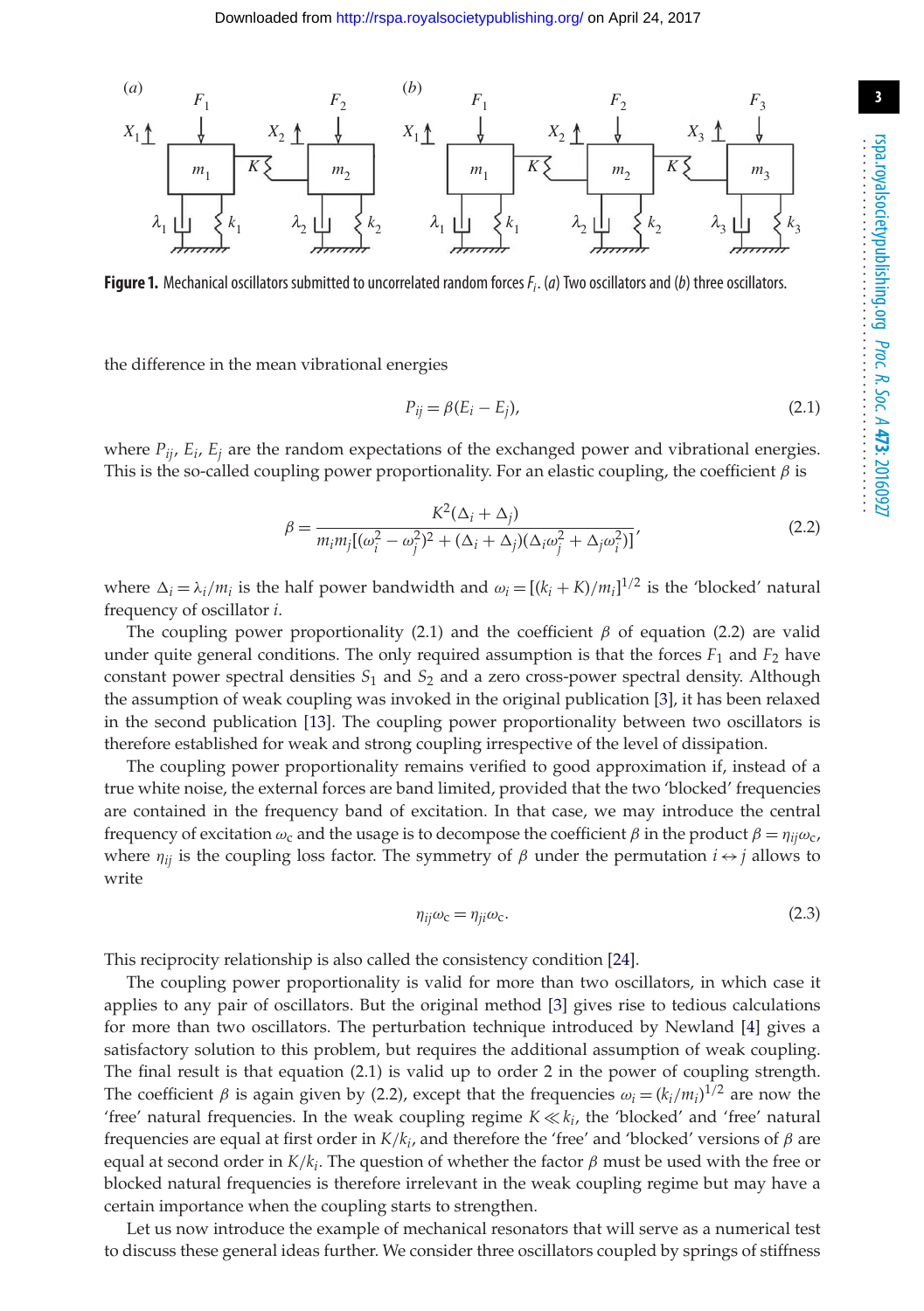*K* and excited by uncorrelated white noise forces, as shown in [figure 1](#page-2-0)*b*. Taking into account the coupling power proportionality, the energy balance of each oscillator reads

$$
P_i = \omega_c \eta_i E_i + \omega_c \sum_{j \neq i} (\eta_{ij} E_i - \eta_{ji} E_j),
$$
\n(2.4)

where  $P_i$  denotes the mean power supplied by the force  $F_i$ ,  $\eta_i \omega_c E_i$  is the mean power dissipated in the dashpot and  $\eta_i = \lambda_i/(m_i \omega_c)$  is the damping loss factor. In the case of [figure 1](#page-2-0)*b*, these equations may be written in a matrix form

$$
\begin{bmatrix} P_1 \\ P_2 \\ P_3 \end{bmatrix} = \omega_c \begin{bmatrix} \eta_1 + \eta_{12} & -\eta_{21} & 0 \\ -\eta_{12} & \eta_2 + \eta_{21} + \eta_{23} & -\eta_{32} \\ 0 & -\eta_{23} & \eta_3 + \eta_{32} \end{bmatrix} \begin{bmatrix} E_1 \\ E_2 \\ E_3 \end{bmatrix}.
$$
 (2.5)

The above coupling loss factor matrix verifies the conditions of energy balance and consistency. Since there is no physical link between oscillators 1 and 3, the coupling loss factors  $\eta_{13}$  and  $\eta_{31}$ are set to zero. Such a system is referred to as a proper-SEA system [\[25\]](#page-17-14).

#### (b) Reference calculation for coupled oscillators

We now examine the reference calculation for the example of three oscillators.

In the Fourier space, the equations of motion of coupled oscillators are  $DX = F$ , where X is a vector whose components are the displacements of oscillators, **F** is the external force vector and **D** is the dynamic stiffness matrix. The frequency response matrix **H**, obtained by inverting **D**, of the mechanical oscillators of [figure 1](#page-2-0) is

$$
\mathbf{H}(\omega) = \begin{bmatrix} m_1(\omega_1^2 - \omega^2 + j\omega\Delta_1) & -K & 0\\ -K & m_2(\omega_2^2 - \omega^2 + j\omega\Delta_2) & -K\\ 0 & -K & m_3(\omega_3^2 - \omega^2 + j\omega\Delta_3) \end{bmatrix}^{-1},
$$
(2.6)

where  $\omega_i = [(k_i + K)/m_i]^{1/2}$  is the 'blocked' natural frequency of oscillators  $i = 1, 3$ ,  $\omega_2 =$  $[(k_2 + 2K)/m_2]^{1/2}$  is that of oscillator 2 and *j* = √<sup>−1</sup> is the imaginary unit.

The frequency response matrix, also called the receptance matrix, gives the response **X** of the system to any harmonic input  $\bf{F}$  by  $\bf{X} = \bf{H}$  $\bf{F}$ . But when the forces  $\bf{F}$  are random, the response  $\bf{X}$  is also random and the question is rather how to determine the output power spectral densities  $S_{X_iX_j}$  from the knowledge of the input power spectral densities  $S_{F_iF_j}$ . The theory of random vibrations shows that  $S_{X_iX_j} = \sum_{k,l} H_{ik}H_{jl}S_{F_kF_l}$ , where  $H_{ik}$  is the entry of row *i* and column *k* in the receptance matrix **H** and the overline denotes the complex conjugate. For the power spectrum of the velocity  $S_{\dot{X}_i\dot{X}_j}$ , the receptance  $H_{ik}$  is simply replaced by  $j\omega H_{ik}$  and  $H_{jl}$  by  $j\omega H_{jl}$ . For the cross-power spectrum  $S_{F_i \dot{X}_j}$  of force  $F_i$  and velocity  $X_j$ ,  $H_{ik}$  is replaced by 1 and  $H_{jl}$  by j $\omega H_{jl}$ . All other combinations are possible. The probabilistic expectation of a product  $X_iX_i$ ,  $\dot{X}_i\dot{X}_j$  or  $F_iX_j$  is simply obtained by integration of the power spectrum over all frequencies. For instance,  $(X_i X_j) = \int S_{X_i X_j} d\omega / 2\pi$ , where  $\langle \cdot \rangle$  denotes the probability expectation or mean value.

When the forces  $F_k$  are random, stationary and uncorrelated with a power spectral density  $S_k$  constant within the frequency band  $[\omega_{\min}, \omega_{\max}]$  and zero elsewhere, the expectation of the velocity square of oscillator *i* is

$$
\langle \dot{X}_i^2 \rangle = \sum_k \frac{S_k}{\pi} \int_{\omega_{\text{min}}}^{\omega_{\text{max}}} \omega^2 |H_{ik}(\omega)|^2 \, \mathrm{d}\omega,\tag{2.7}
$$

where we have used  $H(-\omega) = \bar{H}(\omega)$  and the fact that  $S_{F_kF_l} = 0$  when  $k \neq l$ . Considering that the mean vibrational energy *Ei* is defined as twice the mean kinetic energy, we get

$$
E_i = \sum_k \frac{S_k}{\pi} \int_{\omega_{\text{min}}}^{\omega_{\text{max}}} m_i \omega^2 |H_{ik}(\omega)|^2 d\omega.
$$
 (2.8)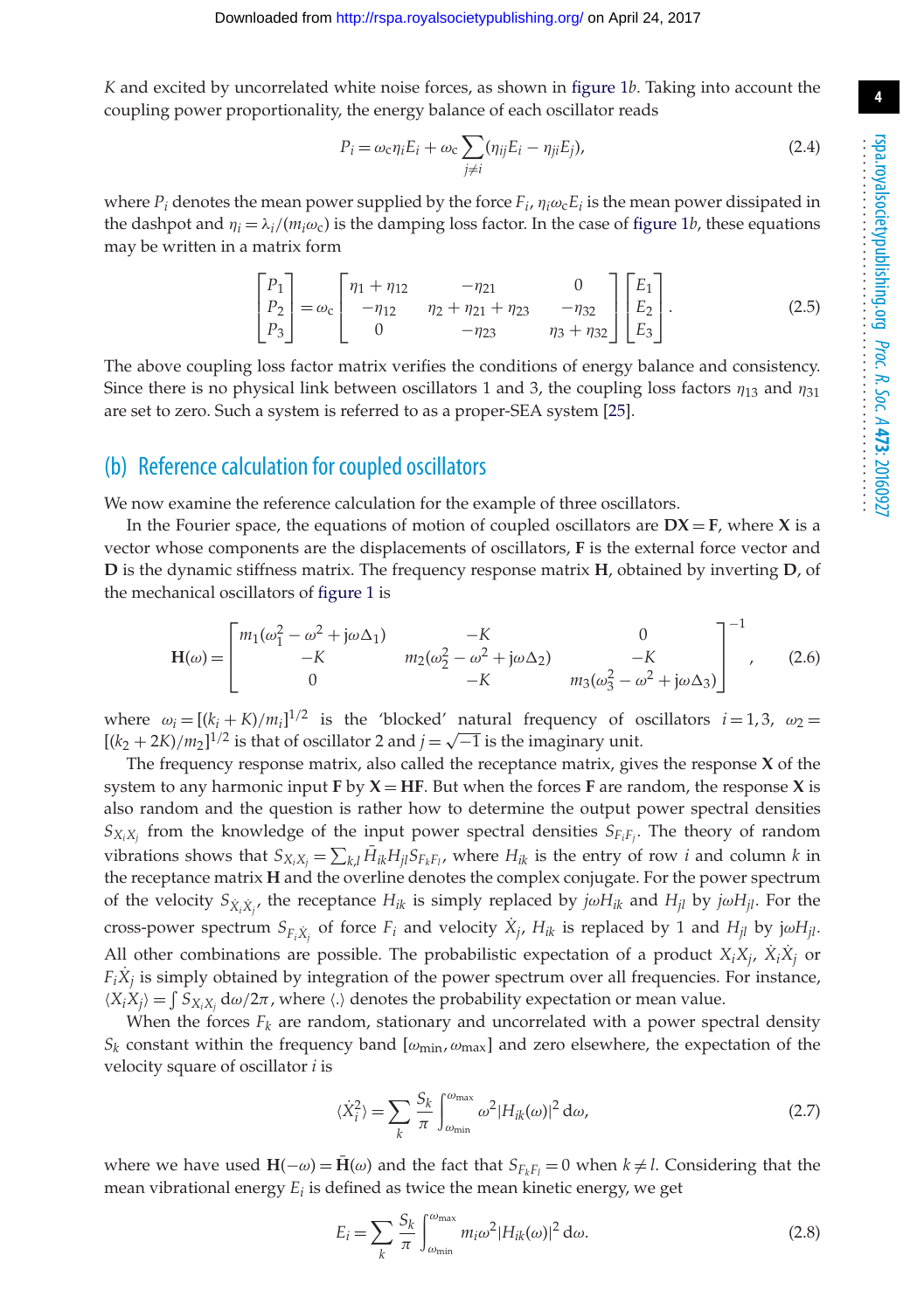In the same way, the mean product  $\langle X_i \overline{X_i} \rangle$  is

$$
\langle X_i \dot{X}_j \rangle = \sum_k \frac{S_k}{\pi} \int_{\omega_{\text{min}}}^{\omega_{\text{max}}} \text{Re}[j\omega \bar{H}_{ik}(\omega) H_{jk}(\omega)] \, d\omega,
$$
\n(2.9)

where Re denotes the real part of a complex number. The net power  $P_{ii} = K \langle X_i X_i \rangle$  transmitted from oscillator *i* to oscillator *j* is therefore

$$
P_{ij} = K \sum_{k} \frac{S_k}{\pi} \int_{\omega_{\text{min}}}^{\omega_{\text{max}}} \text{Re}[j\omega \bar{H}_{ik}(\omega) H_{jk}(\omega)] \, d\omega. \tag{2.10}
$$

One may observe from equation (2.6) that this sum is zero for *P*13.

The mean power injected into oscillator *i* is

$$
P_i = \langle F_i \dot{X}_i \rangle = \frac{S_i}{\pi} \int_{\omega_{\text{min}}}^{\omega_{\text{max}}} \text{Re}[j\omega H_{ii}(\omega)] \, d\omega. \tag{2.11}
$$

Thus, by equations (2.8), (2.10) and (2.11), the numerical computation of the expectations of the vibrational energies, transmitted power and supplied power reduces to a frequency integration of the products of the frequency response functions.

## (c) Non-constrained identification technique

The power injection method introduced by Lyon [\[1\]](#page-16-0) and Bies & Hamid [\[26\]](#page-17-15) is a technique to identify the coupling loss factors appearing in equation (2.5) by testing the structure. It is usually employed when a direct estimation of the coupling loss factors is not possible. It consists in exciting successively each oscillator and computing (or measuring in the original method) the resulting energies and supplied power in all other oscillators.

Let us fix *k* the index of an oscillator and let us denote by  $E_i^k$  the vibrational energy of oscillator *i* when only oscillator *k* is excited with a supplied power  $P_k$ . Application of equation (2.5) gives three linear equations on the coupling loss factors  $\eta_{ii}$  and damping loss factors  $\eta_i$ . This procedure, repeated for all  $k$ , gives a system  $P = EN$ , where  $P$  is the injected power vector,  $E$  is a matrix composed of vibrational energies  $E_i^k$  and  $N$  is a vector which contains the damping loss factors and coupling loss factors without prejudging that some of them are zero. In the case of the three oscillators of [figure 1,](#page-2-0) it yields

$$
\begin{bmatrix}\nP_1 \\
0 \\
0 \\
0 \\
0 \\
0 \\
P_2 \\
P_3\n\end{bmatrix} = \omega_c \begin{bmatrix}\nE_1^1 & E_1^1 & -E_1^1 & 0 & 0 & -E_3^1 & 0 & 0 \\
0 & -E_1^1 & 0 & E_2^1 & E_2^1 & E_2^1 & 0 & -E_3^1 & 0 \\
0 & 0 & -E_1^1 & 0 & 0 & -E_2^1 & E_3^1 & E_3^1 \\
E_1^2 & E_1^2 & E_1^2 & -E_2^2 & 0 & 0 & -E_3^2 & 0 & 0 \\
0 & -E_1^2 & 0 & E_2^2 & E_2^2 & E_2^2 & 0 & -E_3^2 & 0 & 0 \\
0 & 0 & -E_1^2 & 0 & 0 & -E_2^2 & E_3^2 & E_3^2 & E_3^2 \\
E_1^3 & E_1^3 & E_1^3 & -E_2^3 & 0 & 0 & -E_2^3 & 0 & 0 \\
0 & -E_1^3 & 0 & E_2^3 & E_2^3 & E_2^3 & 0 & -E_3^3 & 0 & 0 \\
0 & 0 & -E_1^3 & 0 & E_2^3 & E_2^3 & E_2^3 & 0 & -E_3^3 & 0 & 0 \\
0 & 0 & -E_1^3 & 0 & 0 & -E_2^3 & 0 & -E_3^3 & 0 & 0 \\
0 & 0 & -E_1^3 & 0 & 0 & -E_2^3 & E_3^3 & E_3^3 & E_3^3\n\end{bmatrix} \begin{bmatrix}\n\eta_1 \\
\eta_{12} \\
\eta_{21} \\
\eta_{32} \\
\eta_{13} \\
\eta_{21} \\
\eta_{32} \\
\eta_{33}\n\end{bmatrix}.
$$
\n(2.12)

As the vector **P** and the matrix **E** are assumed to be known, the vector **N** is computed by solving equation (2.12).

Note that the two terms  $\eta_{13}$  and  $\eta_{31}$  are not forced to be zero in this procedure. It may be that non-zero values of  $\eta_{13}$  and  $\eta_{31}$  are obtained with the power injection method. These terms are called indirect coupling loss factors because their existence suggests that energy flows directly from oscillator 1 to oscillator 3 even though they are uncoupled.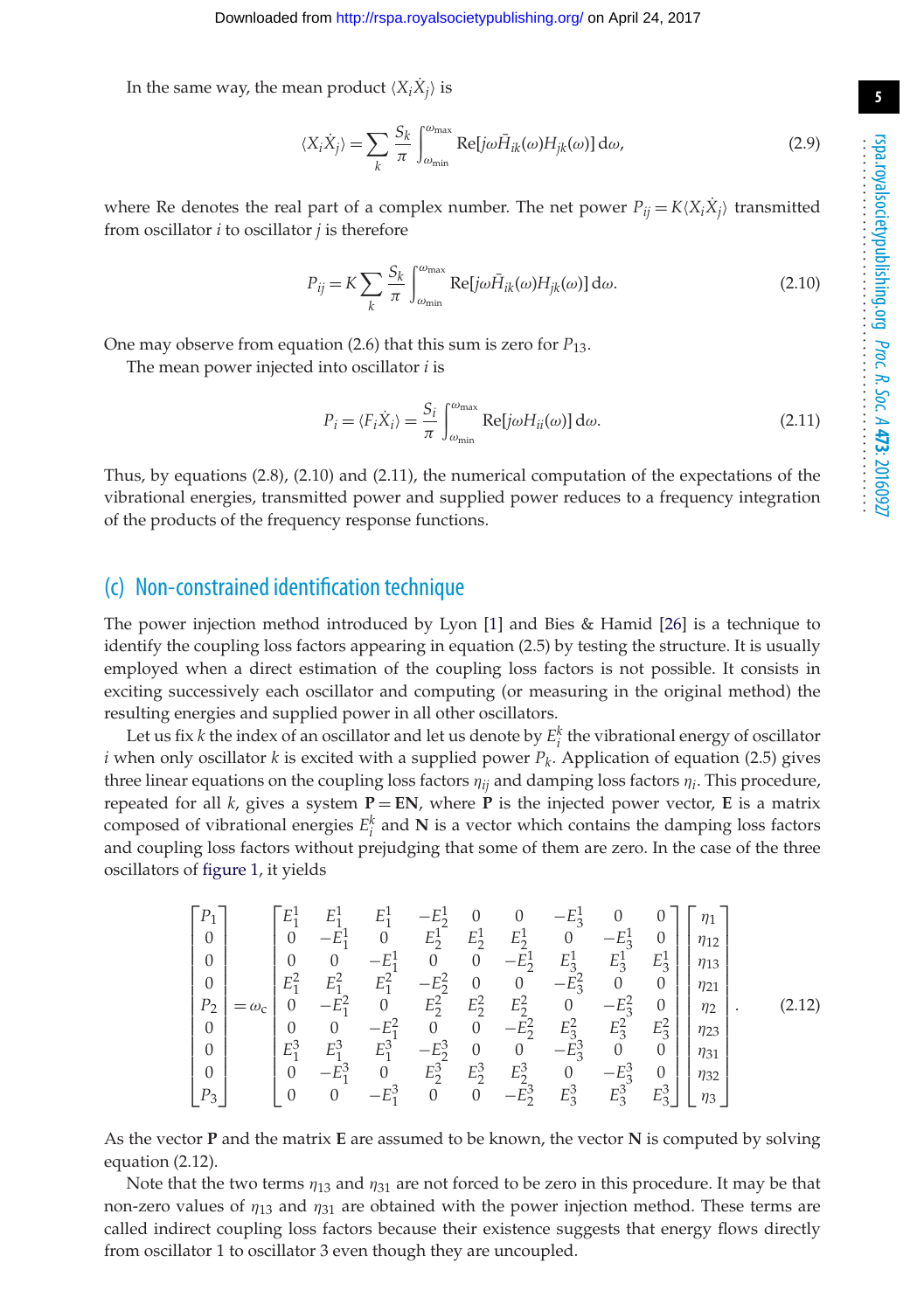

<span id="page-5-1"></span>**Figure 2.** Evolution of  $\beta_{12,REF}$ ,  $\beta_{12,SEA}$  and  $\beta_{12,FREE}$  for two oscillators versus the stiffness ratio  $\kappa$ .

| oscillator | mass $m_i$ (kg) | stiffness $k_i$ (N m <sup>-1</sup> ) | damping $\lambda_i$ (Ns m <sup>-1</sup> ) |
|------------|-----------------|--------------------------------------|-------------------------------------------|
|            |                 |                                      |                                           |
|            |                 |                                      |                                           |
|            |                 |                                      |                                           |

<span id="page-5-0"></span>**Table 1.** Parameters of the mechanical oscillators.

## (d) Comparison between statistical energy analysis and reference

To compare the prediction of SEA with results from the reference calculation, we fix the input power spectral densities  $S_1 = 1$  and  $S_2 = S_3 = 0$ .

The reference calculation consists in computing first the frequency response matrix  $H(\omega)$  by equation (2.6), then the mean vibrational energies  $E_i$  by equation (2.8) and finally the transmitted power  $P_{ij}$  by equation (2.10). The ratio between the transmitted power  $P_{ij}$  and the difference of energies  $E_i - E_j$  is noted by  $\beta_{ij,REF}$ .

The SEA calculation consists in calculating the coupling loss factors directly by equation (2.2) with the 'blocked' natural frequencies. The obtained value of the coefficient  $\beta$  is noted by  $\beta_{ij,SEA}$ . If the 'free' natural frequencies are used instead, the resulting factor shall be denoted by  $\beta_{ij, \text{FREE}}$ . We then compare  $\beta_{ij,SEA}$ ,  $\beta_{ij,FREE}$  and  $\beta_{ij,REF}$  for a varying coupling strength.

The mechanical characteristics of the oscillators are given in [table 1.](#page-5-0) All stiffnesses  $k_i$  are fixed to 1 arbitrarily. The viscous damping coefficient  $\lambda_i$  is proportional to the mass  $m_i$  so that the half power bandwidth  $\Delta_i = \lambda_i/m_i = 0.1$  is the same for all oscillators. The stiffness ratio  $\kappa = K/\sqrt{k_i k_j}$ varies from 0.01 to 100. As  $k_1 = k_2 = k_3$  in the numerical simulation, there is a unique value of κ for the two pairs of oscillators. The blocked natural frequencies, affected by κ, are constant in weak coupling but increase when the coupling strengthens. The frequency bandwidth of integration is taken sufficiently large as  $\omega_{min} = 0$  and  $\omega_{max} = 10 \times \omega_m$ , where  $\omega_m$  is the largest blocked frequency. The central frequency is fixed to  $\omega_c = 0.736 \text{ rad s}^{-1}$ , which is the mean value of free natural frequencies.

#### (i) Two coupled oscillators

First, let us present results in the case of the two oscillators shown in [figure 1](#page-2-0)*a*. [Figure 2](#page-5-1) shows the evolution of  $\beta_{12,SEA}$ ,  $\beta_{12,FREE}$  and  $\beta_{12,REF}$  versus the stiffness ratio  $\kappa$ .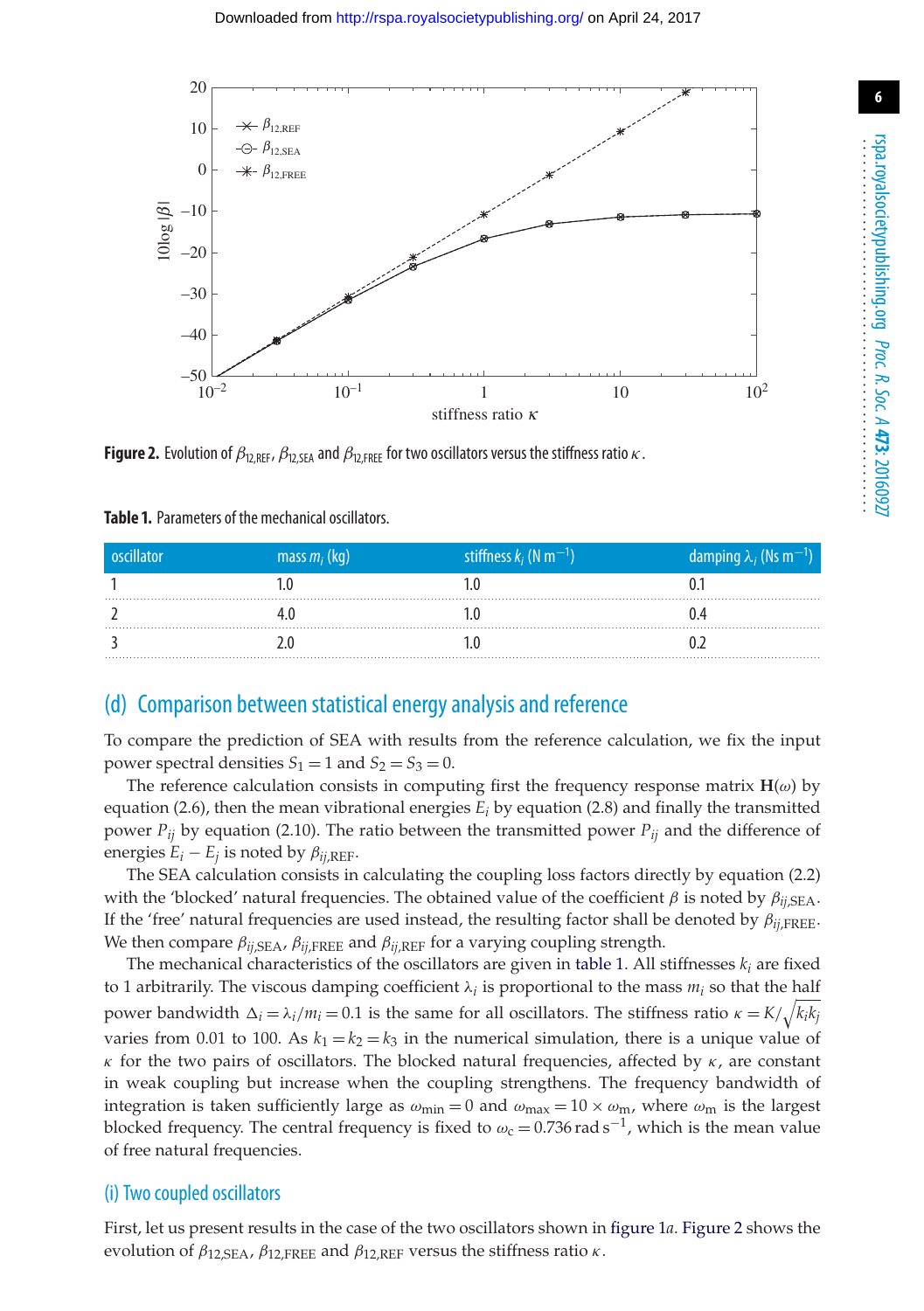

<span id="page-6-0"></span>**Figure 3.** Evolution of  $\beta_{ij,REF}$  and  $\beta_{ij,SEA}$  for three oscillators versus the stiffness ratio  $\kappa$ .

A perfect agreement between  $\beta_{12,SEA}$  and  $\beta_{12,REF}$  is observed for any strength of coupling. For two coupled oscillators excited by random forces, the coupling power proportionality holds irrespective of the coupling strength.

Instead of using the 'blocked' natural frequencies in equation (2.2) one may use the 'free' natural frequencies in equation (2.2). The resulting factor noted  $\beta_{12,\text{FREE}}$  is also shown in [figure 2.](#page-5-1) It appears that  $\beta_{12,\text{FREF}}$  and  $\beta_{12,\text{SFA}}$  agree well for weak coupling but the discrepancy emerges rapidly for  $κ > 1$ . It is apparent from [figure 2](#page-5-1) that the correct expression of  $β$  is therefore obtained with the 'blocked' natural frequencies and that the usage of 'free' natural frequencies is limited to weak coupling.

#### (ii) Three coupled oscillators

Next, let us consider the case of the three oscillators shown in [figure 1](#page-2-0)*b*.

[Figure 3](#page-6-0) shows the evolution of β*ij*,SEA and β*ij*,REF between oscillators 1 and 2 and between oscillators 2 and 3 when oscillator 1 is excited by a white noise force. One may observe that the  $\beta_{12}$ values calculated by both methods are in good agreement until a threshold value of the stiffness ratio about unity. Beyond this value,  $\beta_{12,\text{REF}}$  and  $\beta_{12,\text{SEA}}$  disagree by several dBs, indicating that equation (2.2) is no longer valid in the strong coupling regime. Results with  $\beta_{23}$  confirm these observations. The discrepancy is even more obvious in strong coupling since the error may reach several orders of magnitude.

The Smith criterion [\[18\]](#page-17-7) states that strong coupling starts when the ratio of the coupling loss  $\eta_{ij}$  factor to the damping loss factor  $\eta_i$  is greater than 1. In the present notations, Smith's ratio is  $\sigma = (\beta_{ij}/\Delta_i + \beta_{ji}/\Delta_i)$ . The  $\beta_{ij}$  that must be used in this criterion is  $\beta_{ij,SEA}$ , predicted by SEA, and not  $\beta_{ij,REF}$ , which cannot be estimated in general. The horizontal dashed line labelled  $\sigma=1$ in [figure 3](#page-6-0) gives the limit value  $(\Delta_i^{-1} + \Delta_j^{-1})^{-1}$  of  $\beta_{ij}$  separating weak and strong regimes. As  $\Delta_1 = \Delta_2 = \Delta_3$  in the present simulation, this threshold is the same for the two couplings. When  $\beta_{ii,SEA}$  exceeds this level, the coupling regime is strong and errors start to appear between  $\beta_{ii,SEA}$ and  $\beta_{ii,REF}$ .

From these results, one can clearly draw a separation between weak and strong coupling. This threshold, estimated at  $\kappa \sim 1$  or  $\sigma \sim 1$  in the present simulation, is sufficient to observe the failure of the coupling power proportionality. The assumption of weak coupling is necessary to accurately apply SEA in the case of three or more oscillators although it was not necessary for two oscillators. The case of two resonators is therefore a special case which is by no means representative of the general case.

**7**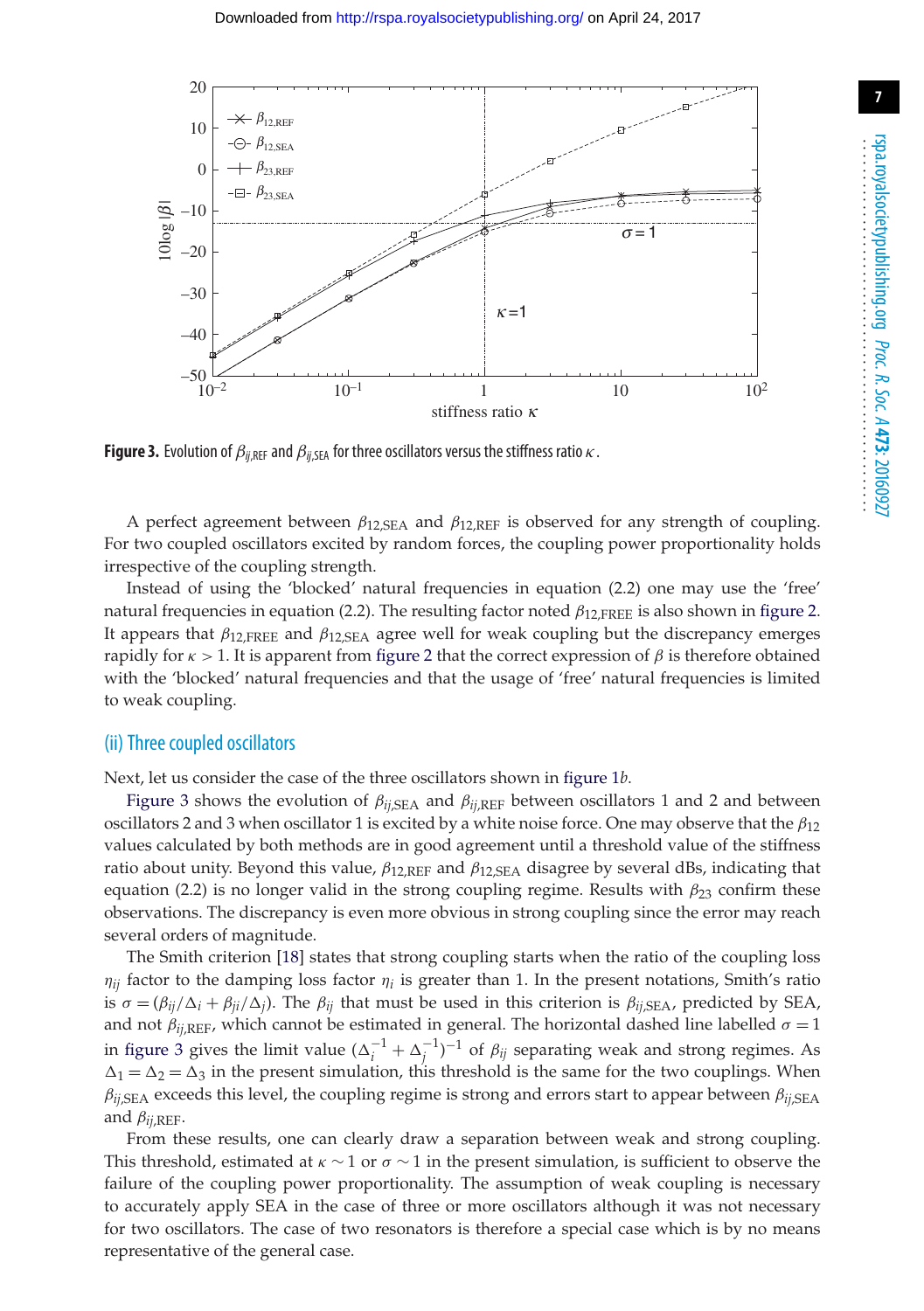

<span id="page-7-1"></span>**Figure 4.** Identified damping loss factors and coupling loss factors for weak coupling ( $\kappa = 0.1$ ) and strong coupling ( $\kappa = 10$ ).

<span id="page-7-0"></span>

| $\kappa$ $\eta_1$ $\eta_2$ $\eta_3$ $\eta_1$ |  |                          | $\eta_{21}$ $\eta_{23}$                                          |       | $\eta_{32}$ $\eta_{33}$ | $\eta_{13}$                                                                                                                                        | $n_{31}$ |
|----------------------------------------------|--|--------------------------|------------------------------------------------------------------|-------|-------------------------|----------------------------------------------------------------------------------------------------------------------------------------------------|----------|
|                                              |  |                          |                                                                  |       |                         | 0.01 0.14 0.14 0.14 $12 \times 10^{-5}$ $12 \times 10^{-5}$ $44 \times 10^{-5}$ $44 \times 10^{-5}$ $-3.8 \times 10^{-10}$ $-3.8 \times 10^{-10}$  |          |
|                                              |  |                          |                                                                  |       |                         | 0.1 0.14 0.14 0.14 $1.0 \times 10^{-3}$ $1.0 \times 10^{-3}$ $4.4 \times 10^{-5}$ $4.4 \times 10^{-5}$ $-4.2 \times 10^{-6}$ $-4.2 \times 10^{-6}$ |          |
|                                              |  |                          | 1 0.14 0.14 0.14 $5.8 \times 10^{-2}$ $5.8 \times 10^{-2}$ 0.147 |       |                         | 0.147 $-5.6 \times 10^{-3}$ $-5.6 \times 10^{-3}$                                                                                                  |          |
|                                              |  | 10 0.14 0.14 0.14 0.274  | በ ን74                                                            | በ 198 | በ 198                   | በ በ32                                                                                                                                              | 0.032    |
|                                              |  | 100 0.14 0.14 0.14 0.333 | በ 333                                                            | በ 174 | 0.174                   | በ በ63                                                                                                                                              | 0.063    |

#### (iii) Indirect coupling

Indirect coupling may appear when the coupling threshold is exceeded. To highlight this phenomenon, the non-constrained identification technique is used jointly with the reference calculation to provide the exact oscillator energies and supplied powers. The vector **N** is computed for different coupling strengths by using the energies and powers calculated by equations (2.8) and (2.11). If the coupling power proportionality (2.1) and equation (2.2) are valid one expects to find a coupling loss factor matrix of a proper-SEA [\[25\]](#page-17-14): the indirect coupling loss factors must be zero and consistency is respected.

The oscillators are successively excited with power spectral densities  $S_i = 1$  over the frequency band 0–10 ×  $\omega_m$  rad s<sup>-1</sup>. The loss factors are computed with equation (2.12) for several values of  $\kappa$  ranging from 0.01 and 100.

[Table 2](#page-7-0) shows the values of the identified loss factors versus the stiffness ratio. [Figure 4](#page-7-1) represents the damping and coupling loss factors in the form of a bar chart for two stiffness ratios, 0.1 and 10.

Various comments can be made. Firstly, the identified damping loss factors do not vary with the coupling strength. Their values are well estimated compared with the prescribed value  $\eta_i =$  $\Delta_i/\omega_c = 0.14$ . The power injection method gives the correct values of the damping loss factors in all cases of coupling.

Secondly, comparing, respectively,  $\eta_{12}$  with  $\eta_{21}$  and  $\eta_{23}$  with  $\eta_{32}$  in [figure 4](#page-7-1) we may observe that  $\eta_{12} = \eta_{21}$  and  $\eta_{23} = \eta_{32}$  in all cases. Consistency is therefore always verified in both the weak and strong coupling regimes.

Thirdly, the indirect coupling loss factors  $\eta_{13}$ ,  $\eta_{31}$  are negligible compared with other coupling loss factors in weak coupling [\(table 2\)](#page-7-0). For a coupling ratio of 0.1 as in [figure 4,](#page-7-1) the indirect **8**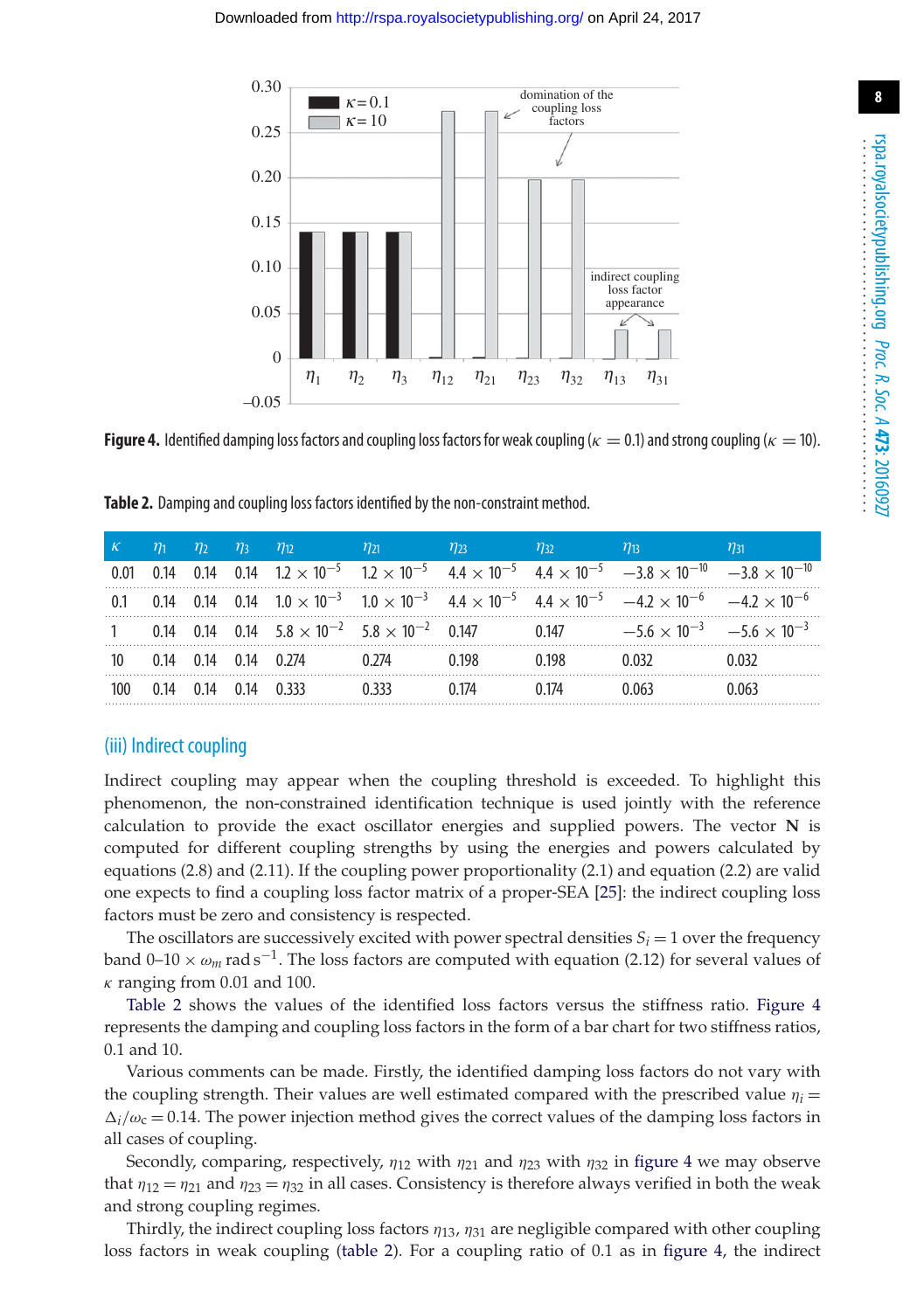

<span id="page-8-0"></span>**Figure 5.** Simply supported plates with random resonators and coupled by springs.

coupling loss factors are negligible. The identified coupling loss factor matrix is therefore a proper-SEA matrix. But when the coupling strength approaches the threshold value indirect coupling starts to appear. For a coupling strength greater than the threshold value [\(figure 4\)](#page-7-1), the indirect coupling loss factors become important and the coupling loss factor matrix is no longer a proper-SEA matrix.

The non-constrained identification technique highlights the appearance of indirect coupling and its importance when the coupling is strong. The indirect coupling loss factors may even dominate the energy exchanges. A correct prediction of the energy exchanges in strong coupling therefore requires that the indirect coupling loss factors are taken into account.

# 3. Coupled plates

In this section, we discuss the example of three simply supported rectangular plates with random resonators and coupled by springs.

## (a) Statistical energy analysis for coupled plates

Let us consider three plates with resonators and coupled by springs of stiffness *K*, as shown in [figure 5.](#page-8-0) The three plates are referenced by  $i = 1, 2, 3$ . The plates are rectangular and have length  $a_i$ and width *bi*. Random resonators are positioned on each plate. The bending stiffness of the plates is noted as *Di*, the mass per unit area *mi* and the modal density *ni*. The asymptotic expression of the modal density in the plates is [\[2\]](#page-16-1)

$$
n_i = \frac{a_i b_i}{4\pi} \sqrt{\frac{m_i}{D_i}}.\tag{3.1}
$$

According to SEA, assuming that the first plate is driven by a single random force with a constant power spectral density and that the frequency band centred in  $\omega_c$  contains a sufficiently large number of modes, the expectation of the power exchanged between plates *i* and *j* is

$$
P_{ij} = \beta \left( \frac{E_i}{n_i} - \frac{E_j}{n_j} \right),\tag{3.2}
$$

where *Ei* is the mean vibrational energy of plate *i*. This is the coupling power proportionality for plates. The proportionality now holds with the difference of modal densities  $T_i = E_i/n_i$  that we shall call vibrational temperatures.

The coupling loss factor for spring coupled subsystems has been given from the former texts on SEA (see for instance [\[27\]](#page-17-16), eqn (25)). The classical formula is  $\eta_{ij} = \pi K^2 n_j/2\omega_c^3 m'_i m'_j$ , where  $m'_i$  is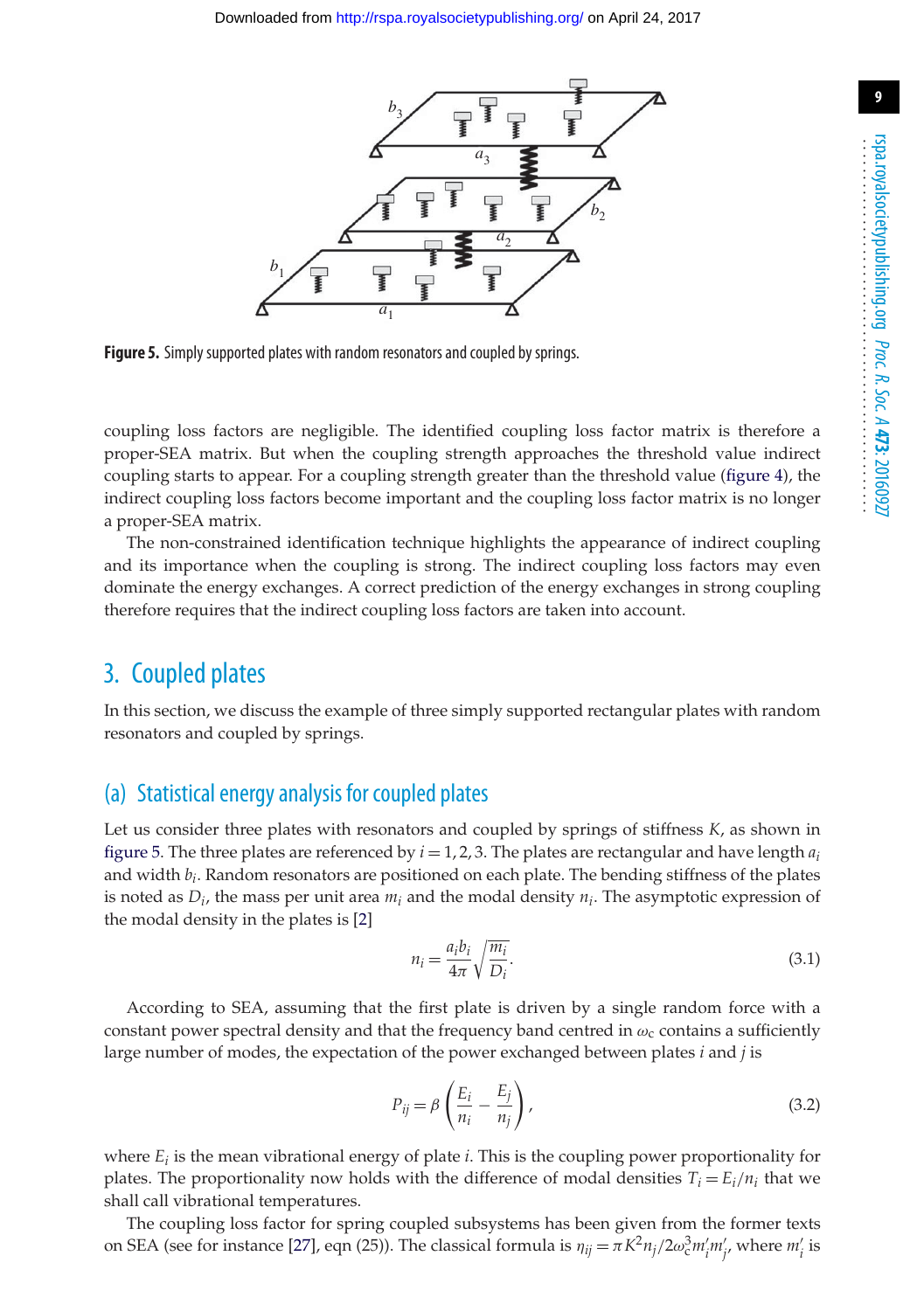the mass of subsystem *i*. The coefficient  $\beta = \omega_c n_i \eta_{ii} = \omega_c n_i \eta_{ii}$  for two plates coupled by a spring of stiffness *K* is therefore [\[22\]](#page-17-11)

$$
\beta = \frac{K^2}{32\pi\omega_c^2} \frac{1}{\sqrt{m_i D_i} \sqrt{m_j D_j}}.
$$
\n(3.3)

The consistency relationship  $n_i n_{ij} = n_j n_{ji}$  comes from the symmetry of  $\beta$  under the permutation  $i \leftrightarrow j$ . With this convention, the coupling power proportionality reads

$$
P_{ij} = \omega_c(\eta_{ij} E_i - \eta_{ji} E_j). \tag{3.4}
$$

The energy balance (2.4) applies. Consequently, SEA leads to equation (2.5) for the example of [figure 5](#page-8-0) for exactly the same reasons as for the three oscillators case. Formally, the problem of coupled plates is similar to that of coupled oscillators except for the calculation of coupling loss factors.

Since we have assumed that only plate 1 is excited, we may set  $P_2 = P_3 = 0$  in equation (2.5). By a direct calculation, the ratios of modal energies  $T_i = E_i/n_i$  predicted by SEA are

$$
\frac{T_2}{T_1} = \frac{\eta_{12}}{[(\eta_2 + \eta_{21} + \eta_{23}) - \eta_{32}(\eta_{23}/(\eta_3 + \eta_{32}))} \times \frac{n_1}{n_2}
$$
(3.5)

and

$$
\frac{T_3}{T_2} = \frac{\eta_{23}}{\eta_3 + \eta_{32}} \times \frac{n_2}{n_3}.
$$
\n(3.6)

These equations will be used as a test of the SEA prediction.

## (b) Reference calculation for coupled plates

In the reference calculation, plate 1 is excited by a single-point force at position  $x_0$ ,  $y_0$ . The force field *f* has expression

$$
f(x, y, t) = F(t)\delta(x - x_0)\delta(y - y_0),
$$
\n(3.7)

where  $F$  is a random force with a power spectral density  $S_1$  constant in the frequency band  $[\omega_{\min}, \omega_{\max}].$ 

The mean vibrational energy is twice the mean kinetic energy  $E_i = \int m_i \langle v_i^2 \rangle dx dy$ , where  $v_i$ denotes the deflection of plate *i* and the probability expectation is noted with brackets. The integral is performed over the plate surface. The energies may be calculated by means of the receptance of the coupled plates. The deflection v*<sup>i</sup>* of plate *i* at position *x*, *y* when plate 1 is excited by a harmonic point force at position  $x_0$ ,  $y_0$  is noted as  $H_{i1}(x, y, x_0, y_0; \omega)$ , where  $\omega$  is the circular frequency. The mean vibrational energy in plate *i* becomes

$$
E_i = \frac{S_1}{\pi} \int_0^{a_i} \int_0^{b_i} \int_{\omega_{\text{min}}}^{\omega_{\text{max}}} m_i \omega^2 |H_{i1}(x, y, x_0, y_0; \omega)|^2 d\omega dy dx.
$$
 (3.8)

This equation is similar to equation (2.8) except that the difficulty now reduces to computing the receptances *Hij* of the coupled plates. This problem is solved in appendix A.

The mean power flowing from subsystem *i* to subsystem *j* is  $P_{ij} = K \langle v_i v_j \rangle$ , where  $v_i$ ,  $v_j$  are the deflection of plates at the attachment point. In terms of receptances,

$$
P_{ij} = K \frac{S_1}{\pi} \int_{\omega_{\text{min}}}^{\omega_{\text{max}}} \text{Re}[j\omega \bar{H}_{i1}(\chi_i, \xi_i, x_0, y_0; \omega) H_{j1}(\chi_j, \xi_j, x_0, y_0; \omega)] d\omega,
$$
 (3.9)

where χ*i*, ξ*<sup>i</sup>* are the coordinates of the attachment point on plate *i*.

In the reference calculation, the ratios  $T_2/T_1$  and  $T_3/T_2$  are obtained by computing the vibrational energies with equation (3.8) and the modal densities by equation (3.1).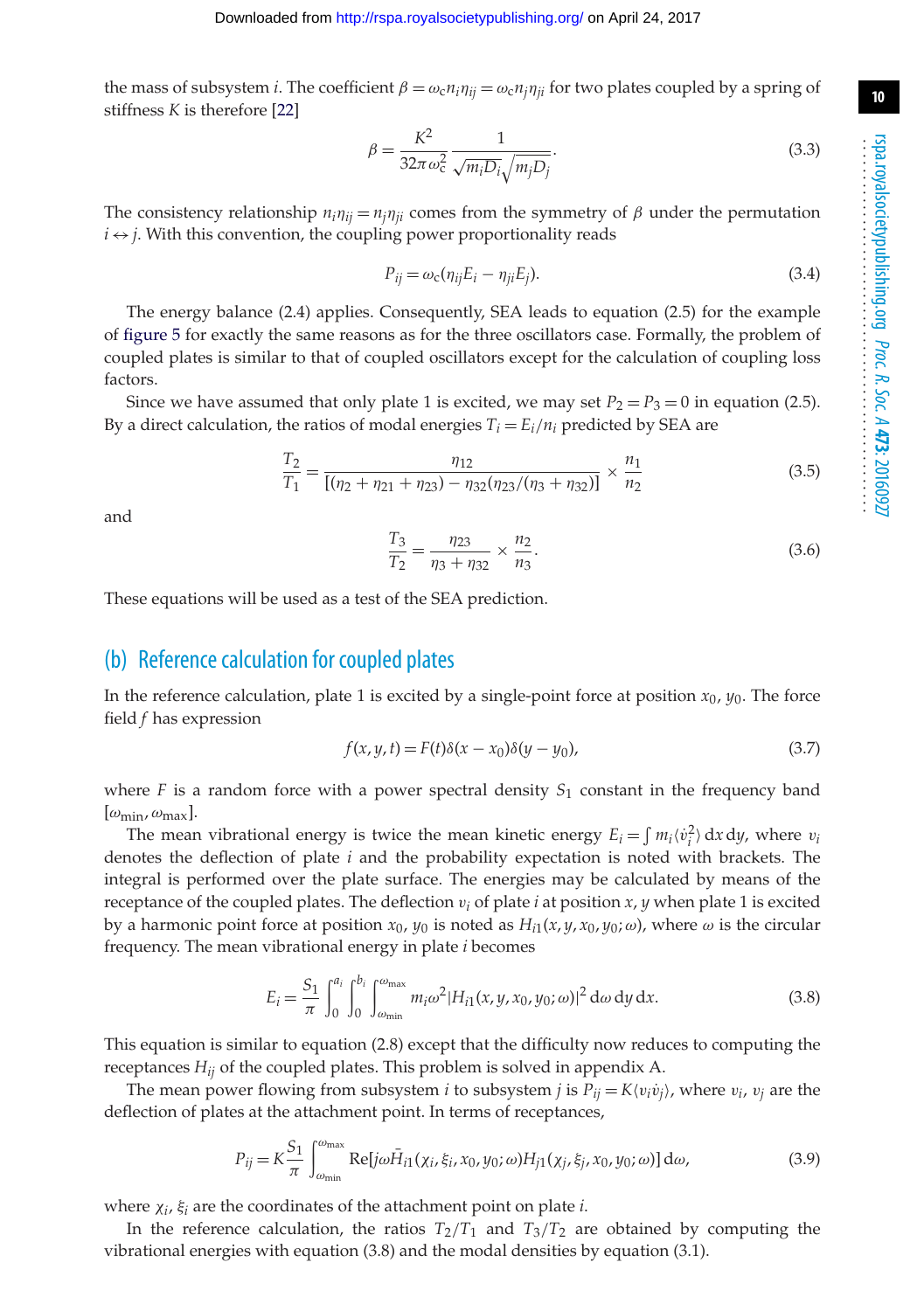#### <span id="page-10-0"></span>**Table 3.** Geometrical parameters of the three plates.

| plate | thickness (mm) | length (m) | width (m) |
|-------|----------------|------------|-----------|
|       |                |            |           |
|       |                |            |           |
|       |                |            |           |

#### **Table 4.** Positions of source and attachment points for the three plates.

<span id="page-10-1"></span>

| plate | source             | attachment 1-2     | attachment 2-3     |
|-------|--------------------|--------------------|--------------------|
|       | $0.2 \times 0.058$ | $0.70 \times 0.17$ |                    |
|       |                    | $0.28 \times 0.30$ | $0.84 \times 0.50$ |
|       |                    |                    | $0.60 \times 0.35$ |

## (c) Comparison between statistical energy analysis and reference

The parameters used for the numerical simulation are the following. The plates are made of steel with Young's modulus  $E = 210$  GPa, density 7800 kg m<sup>-3</sup> and Poisson coefficient  $\nu = 0.3$ , and the three damping loss factors are  $\eta_1 = 0.001$ ,  $\eta_2 = 0.001$  and  $\eta_3 = 0.002$ . The thickness, length and width are presented in [table 3.](#page-10-0) They are chosen such that their ratios length/width are irrational in order to avoid regularity in the sequence of natural frequencies. The positions of the source point and spring attachment points are given in [table 4.](#page-10-1) The frequency band is an octave centred on  $\omega_c = 2\pi \times 2000$  rad s<sup>-1</sup> and the excitation is a single-point force applied to plate 1 with a constant power spectral density. The receptances are computed by taking into account all modes from 0 Hz to 5.7 kHz. The vibrational energies are estimated by choosing at random 50 receivers on each plate. The coupling stiffness *K* varies from  $3 \times 10^3$  N m<sup>-1</sup> to  $3 \times 10^7$  N m<sup>-1</sup>.

Five resonators are placed on each plate. The total mass of the resonators does not exceed the total mass of each plate and their natural frequencies are randomly chosen within the frequency bandwidth of excitation. Their positions as well as their natural frequencies are chosen at random. The reference calculation is processed 44 times with different realizations of random resonators. Each sample of this population provides a result and their average value is compared with the SEA prediction of this statistical ensemble.

#### (i) Diffuse field

To check whether the vibrational field is diffuse in all plates, one must compute the mode count (the number of modes  $N = n(\omega)(\omega_{\text{max}} - \omega_{\text{min}})$  in the frequency band of excitation) and wave attenuation. [Table 5](#page-11-0) shows that the mode count is of order of several hundreds for all plates, which is normally sufficiently high. To enforce diffuseness, attenuation must also be low to mix the energy efficiently by a large number of ray reflections [\[28\]](#page-17-17). Attenuation per mean free path is defined by ηωc*l*/*cg*, where *l* is the mean free path and *cg* is the group velocity of waves at frequency  $\omega_c$ . The values of attenuation given in [table 5](#page-11-0) show that they are below 6% in all plates. A value of attenuation of about 0.03 means that rays reflect 30 times before losing 60% of their energy. These two conditions of high mode count and low attenuation are sufficient to ensure that energy fields are diffuse in the three plates [\[29\]](#page-17-18). [Table 5](#page-11-0) also summarizes the dimensionless wavelength (number of wavelengths in the mean free path), damping loss factor, mode count, attenuation per mean free path and modal overlap.

[Figure 6](#page-11-1) shows the positions of the plates in the dimensionless wavelength–damping loss factor plane. The isovalue lines indicate the relative standard deviation of the repartition of energy in plates observed by a reference calculation conducted on a single plate (see [\[10\]](#page-17-19) for details). All plates are confined in the zone where the value of the relative standard deviation is less than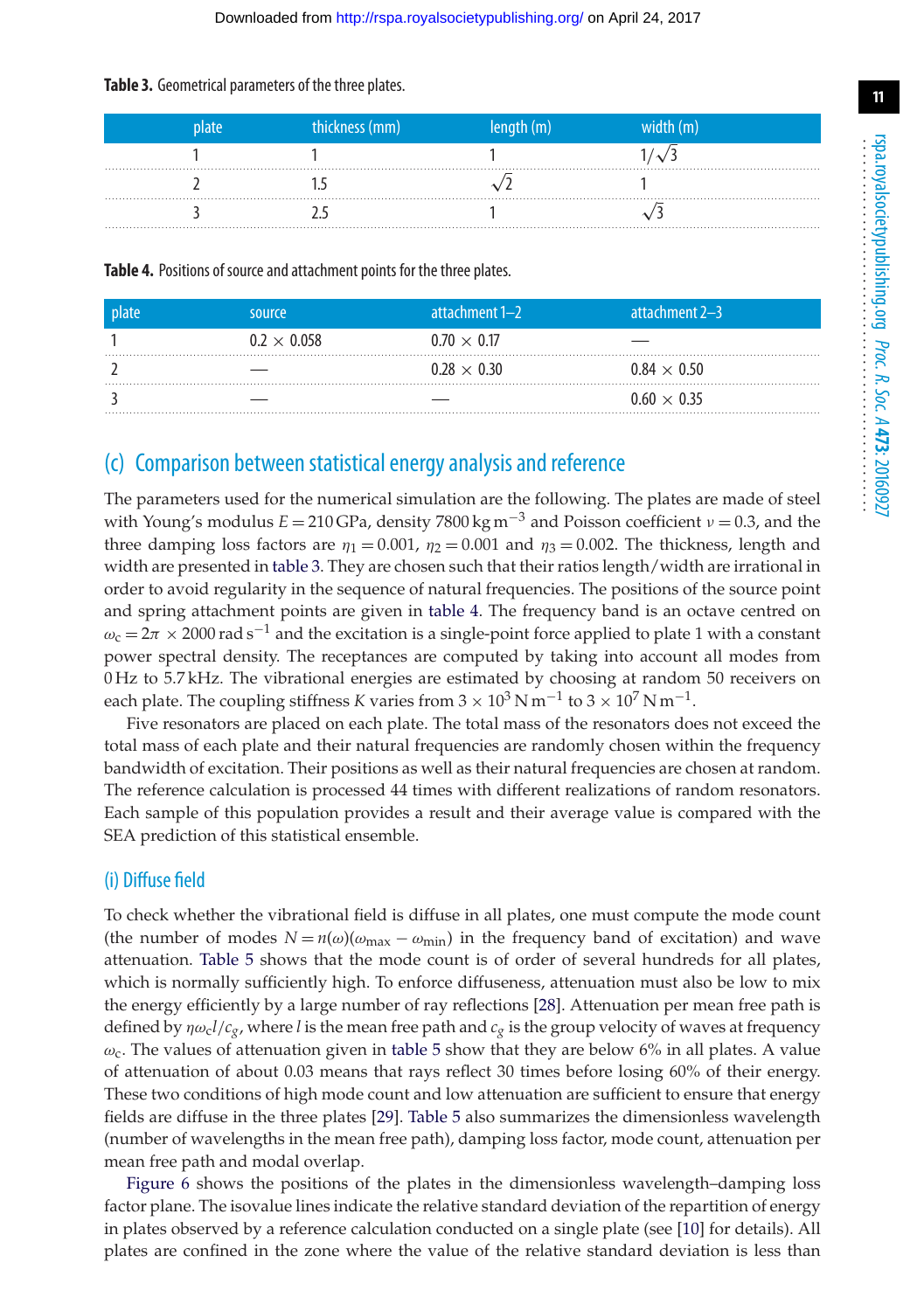

<span id="page-11-1"></span>**Figure 6.** Isovalues of the relative standard deviation of energy in rectangular plates excited by a point force versus the dimensionless wavelength (wavelength per mean free path) and damping loss factor. Crosses indicate the actual positions of the plates.

<span id="page-11-0"></span>**Table 5.** Dimensionless wavelength, damping loss factor, mode count, attenuation per mean free path and modal overlap of the plates.

| plate | wavelength | damping | mode count | attenuation | modal overlap |
|-------|------------|---------|------------|-------------|---------------|
|       |            | 0.001   | 368        | 0.026       | () 4          |
|       | 10 Z       | 0.001   | 600        | 0.034       | () h          |
|       |            | 0 002   | 441        |             |               |

0.3, meaning that the local fluctuations of energy within the plates are less than 30%. Because the actual value of the energy at the connecting points is different from the mean value predicted by SEA by less than 30%, one can expect that the error of SEA in the energy transfer is also less than 30%.

#### (ii) Energy exchange

[Figure 7](#page-12-0) shows a comparison between the values  $\beta_{ij,SEA}$  predicted by equation (3.3) and the numerical ratio  $\beta_{ij,REF} = P_{ij}/(E_i/n_i - E_j/n_j)$  obtained by the reference calculation. The coupling strength is controlled by the stiffness ratio  $\kappa = K/\sqrt{m'_im'_j\omega_c^4}$ , where  $m'_i$  is the mass of plate *i*. As there are two couplings, there are two stiffness ratios. The horizontal scale of [figure 7](#page-12-0) indicates the maximal stiffness ratio which corresponds to the coupling between plates 1 and 2.

As in the case of coupled oscillators, β*ij*,SEA is correct for low values of the stiffness ratio. This observation is valid for both pairs of plates. In the regime of weak coupling, the difference between  $\beta_{ij,SEA}$  and the average value of  $\beta_{ij,REF}$  is small. The grey zones of [figure 7](#page-12-0) indicate the fluctuations over the ensemble of 44 realizations. For all samples, the error is confined to a few decibels.

The weak coupling is a regime where the prediction of SEA is correct compared with reference calculations. In particular, since the sign of  $\beta_{ii,REF}$  is always found to be positive in the weak coupling regime, the energy flows from the oscillator with the highest vibrational temperature to the one with the lowest vibrational temperature.

The transition to strong coupling is governed by Smith's ratio, which is defined as the ratio of coupling and damping loss factors. This reads  $\sigma = \beta_{ij}/M_i + \beta_{ji}/M_j$ , where  $M_i$  is the modal overlap.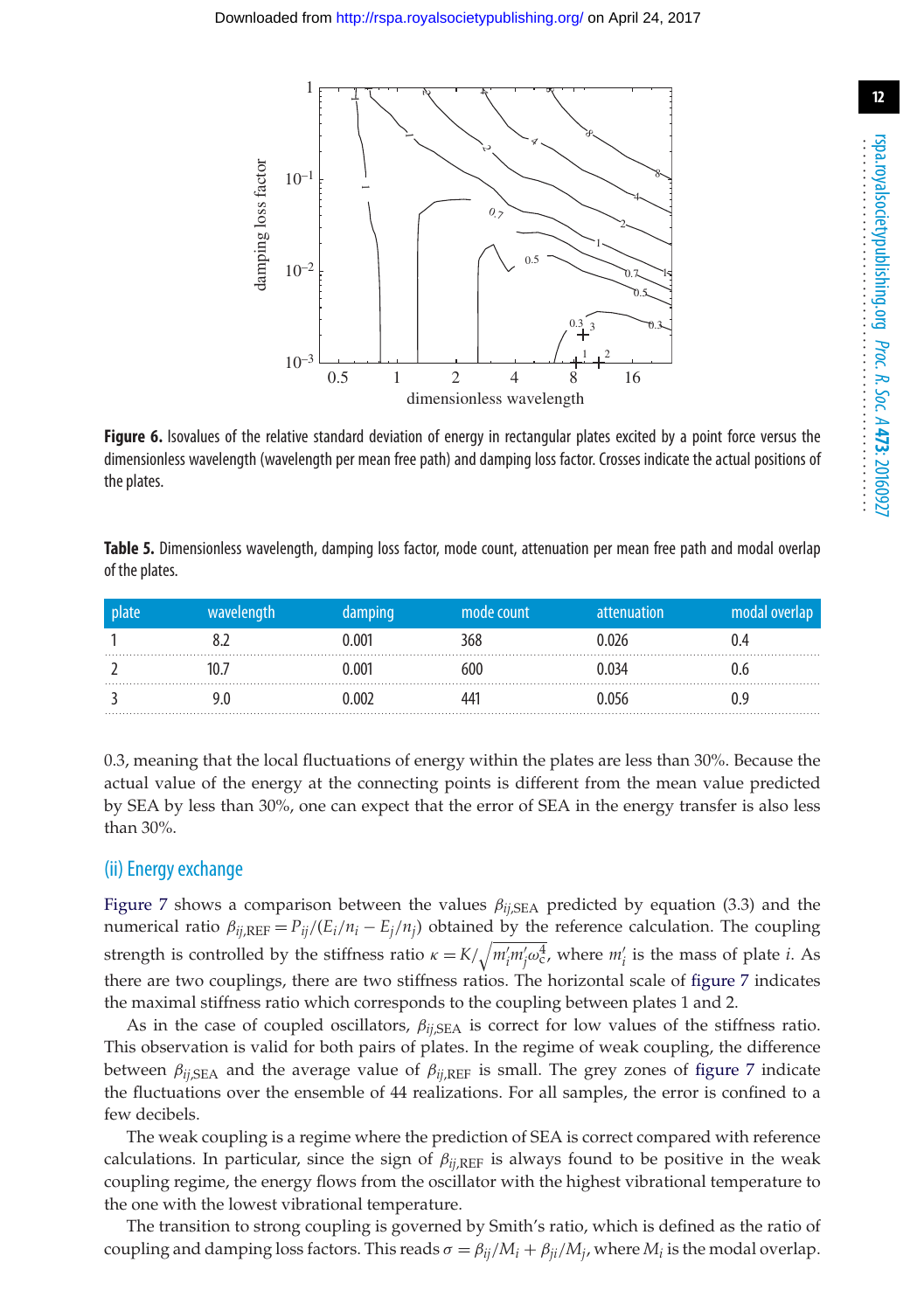

<span id="page-12-0"></span>**Figure 7.** Evolution of  $\beta_{ij,REF}$  and  $\beta_{ij,SEA}$  for three plates versus the stiffness ratio  $\kappa$  of coupling 1–2.

A horizontal dashed line labelled  $\sigma = 0.1$  is plotted in [figure 7](#page-12-0) to represent the limit level of  $\beta_{12}$ of the weak coupling regime for the first coupling (plates 1 and 2). It is apparent from [figure 7](#page-12-0) that the condition  $\beta_{12} < 0.1\sigma$  predicts well the range of weak coupling where the error between SEA and the reference calculation is negligible. The level for coupling 2–3 is not represented in [figure 7](#page-12-0) but would predict a transition for a larger value of  $\kappa$ . The first coupling is therefore the most constraining one.

A second criterion for the transition is the so-called gamma factor. It is defined as  $\gamma =$  $2\beta_{ij}/\pi M_iM_j$  [\[17\]](#page-17-6). This maximal level of  $\beta$  is plotted in [figure 7](#page-12-0) for coupling 1–2 as a horizontal line labelled  $\gamma = 0.1$ . It is clear from [figure 7](#page-12-0) that the criterion  $\beta_{12} < 0.1\gamma$  also predicts well the transition. As previously, the second coupling is less restrictive and is not represented in [figure 7.](#page-12-0)

However, it may be remarked that the value of the stiffness ratio  $\kappa$  never reaches 1, although this is the largest value of the two couplings. This highlights that  $\kappa$  does not represent in general a good estimator of the transition.

In the regime of strong coupling, [figure 7](#page-12-0) shows a discrepancy between the values  $\beta_{ij,SEA}$ predicted by equation (3.3) and the average value of β*ij*,REF over the statistical ensemble obtained with the reference calculation. The errors may reach several dozens of decibels. In the strong coupling regime,  $\beta_{23,\text{REF}}$  can even sometimes take negative values. This is the case for the two values of  $\beta_{23,\text{REF}}$  labelled negative in [figure 7.](#page-12-0) This indicates that plate 3 has a larger modal energy than plate 2, although the energy is flowing from plate 2 to plate 3.

#### (iii) Thermal equilibrium

[Figure 8](#page-13-0) shows the ratios of vibrational temperatures  $T_2/T_1$  and  $T_3/T_2$  versus the stiffness ratio  $\kappa$ . In the weak coupling regime, SEA prediction and the average value of reference calculations agree well. The energy decrease is strong: more than 40 dB from plate 1 to plate 2 and 10 dB less from plate 2 to plate 3 for the lowest values of  $\kappa$ . The exchange of energy is weak, which maintains a large difference in vibrational temperatures. Each plate has reached a state of diffuse field, which means that the energy density is constant over the surface. As by equation (3.1) the modal density is proportional to the area, a constant energy density may be interpreted as a constant local vibrational temperature. Thus, each plate is in thermal equilibrium. But the difference in vibrational temperature from one plate to its neighbour is large. A state of non-equilibrium exists between plates. Such a non-equilibrium state can only be maintained if the loss of energy by exchange is small compared with the internal losses. This is the meaning of Smith's criterion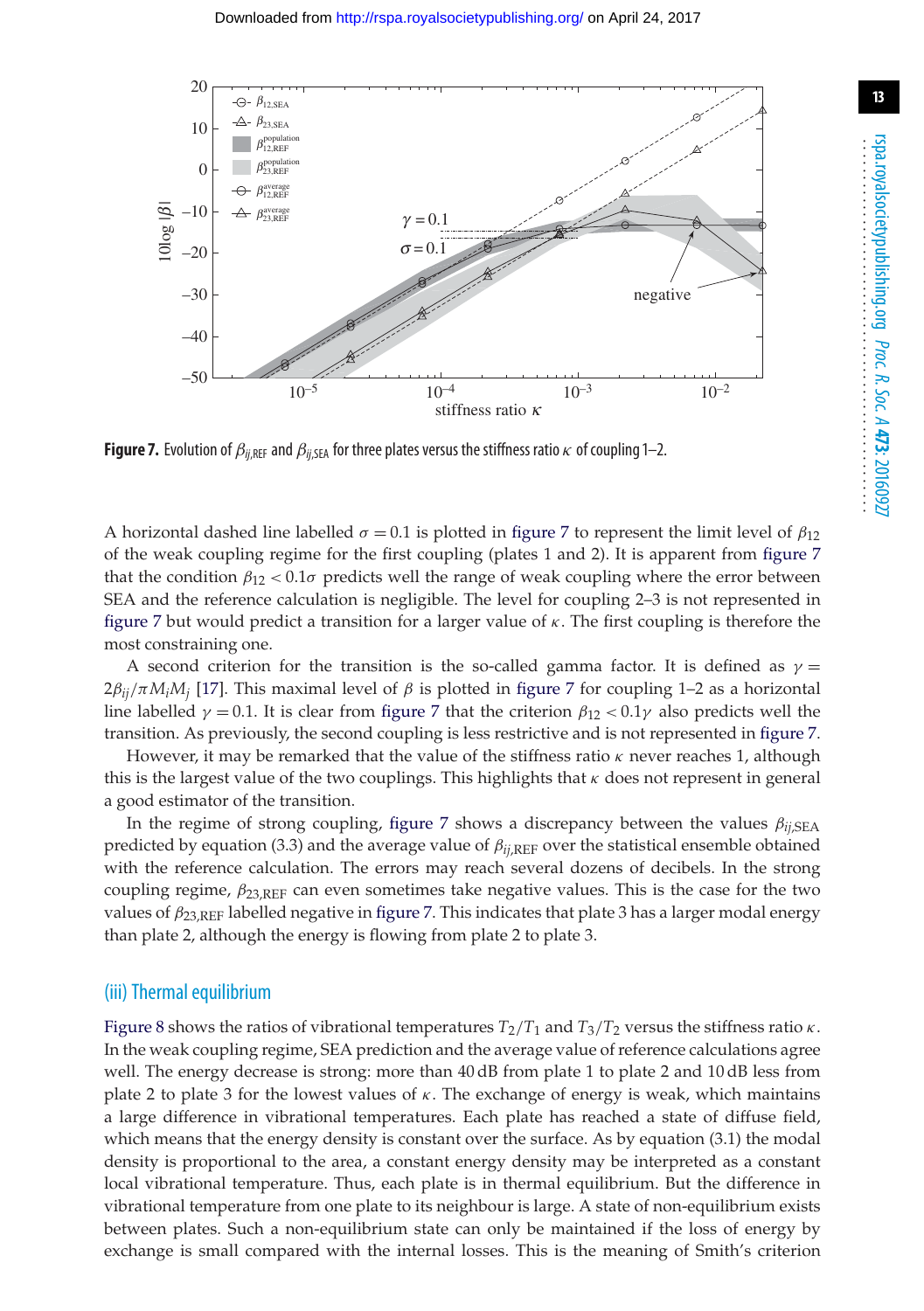

<span id="page-13-0"></span>**Figure 8.** Evolution of  $T_j/T_{i,\text{REF}}$  and  $T_j/T_{i,\text{SEA}}$  for three plates versus the stiffness ratio  $\kappa$ .

 $\eta_{ii} \ll \eta_i$ . The state of local equilibrium and global non-equilibrium is therefore the domain where SEA can be applied with a high level of confidence.

For the highest values of the stiffness ratio  $\kappa$ , a discrepancy is observed between SEA and the reference calculation for  $T_2/T_1$  and  $T_3/T_2$ . In this regime, SEA tends to predict a state of equilibrium characterized by  $T_2/T_1 = T_3/T_2 = 1$  (see the points labelled equilibrium in [figure 8\)](#page-13-0). This limit may be easily derived from equations (3.5) and (3.6) by taking the approximations  $\eta_2 \ll \eta_2$  and  $\eta_3 \ll \eta_3$  and using for consistency  $\eta_{21}\eta_2 = \eta_{12}\eta_1$  and  $\eta_{32}\eta_3 = \eta_{23}\eta_2$ . However, the reference calculation gives a difference of 10 dB between plates 1 and 2 and a much greater difference between plates 2 and 3. The state of thermal equilibrium characterized by the equality of vibrational temperatures as predicted by application of SEA to strong coupling is not observed.

Always in the strong coupling regime, the last two points on the right of [figure 8](#page-13-0) show that the ratio  $T_3/T_2$  is greater than 1. These points correspond to the negative values of  $\beta$  shown in [figure 7.](#page-12-0) A ratio of *T*3/*T*<sup>2</sup> greater than 1 means that vibrational energy flows from the plate with the lowest vibrational temperature to that with the highest temperature. This way of energy flowing from a cold to a hot subsystem may be qualified as anti-thermodynamic since the classical analogy with thermodynamics no longer applies.

# 4. Conclusion

The main relation of SEA, the coupling power proportionality, states that the mean power between substructures is proportional to the difference in their modal energies with a proportionality factor  $β$ . It has been shown that the coupling power proportionality is valid for two oscillators irrespective of the coupling strength. The proportionality coefficient  $\beta$  given by Lyon & Maidanik [\[3\]](#page-16-2) (equation (2.2)) is correct provided that the 'blocked' natural frequencies are used.

For more than two subsystems, the numerical observations drawn from discrete systems (oscillators) and continuous systems (ensembles of connected plates) are the following.

In the weak coupling regime, the coupling power proportionality is verified well. The values of the proportionality coefficient  $\beta$  for coupled oscillators (equation (2.2)) and for coupled plates (equation (3.3)) give satisfactory results. The energy ratios are therefore well estimated by SEA. In particular, the power always flows from 'hot' to 'cold' subsystems.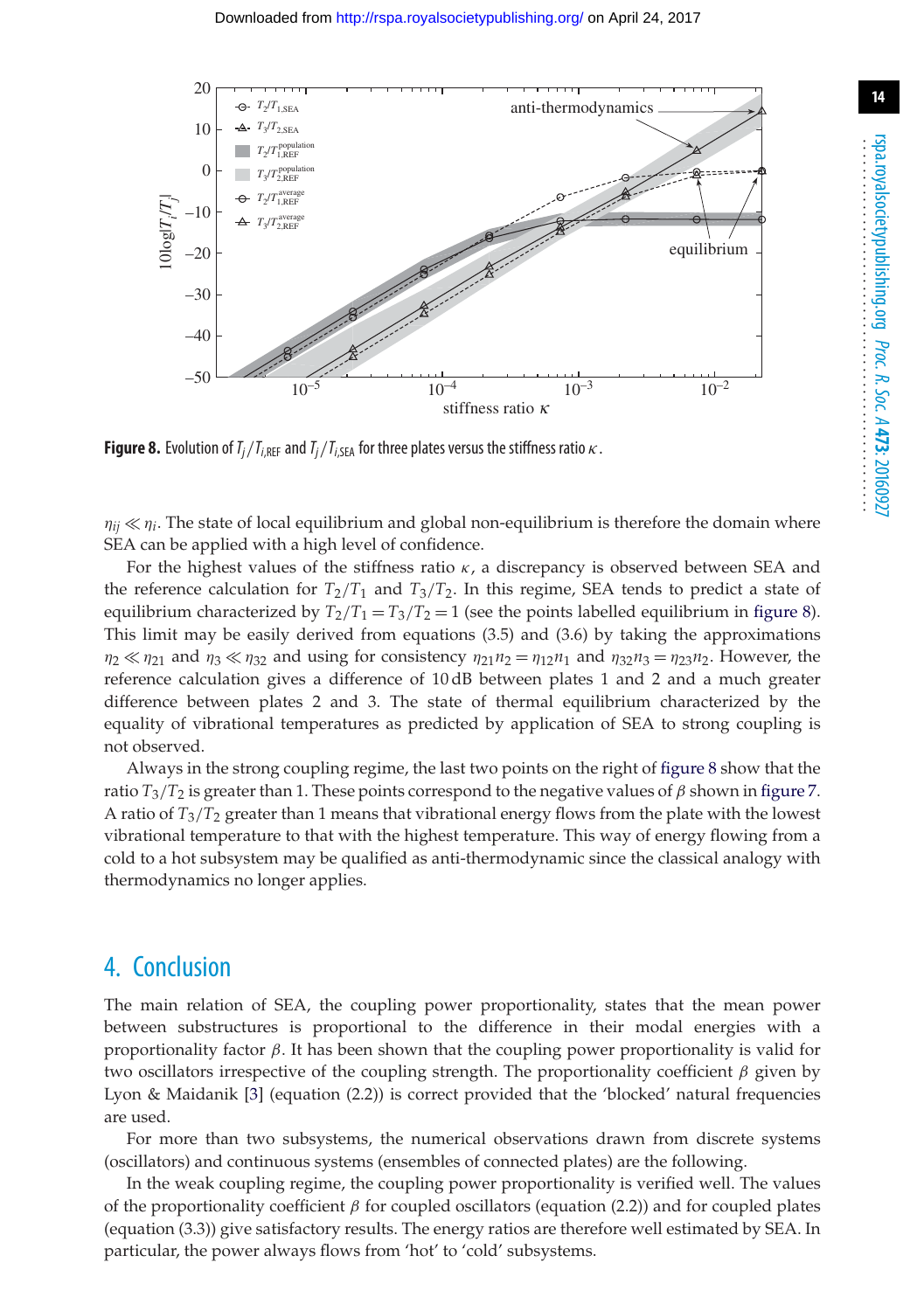**15**

In the strong coupling regime, the predictions of the proportionality coefficient  $\beta$  by equations (2.2) and (3.3) are not satisfactory. In particular, the energy ratios of the subsystems are no more well estimated by SEA with these formulae.

The non-constrained identification technique applied to resonators shows that strong coupling is responsible for the appearance of indirect coupling. The indirect coupling loss factors cannot be negligible compared with the direct coupling loss factors and can even dominate them in some situations.

In strong coupling, it may also be that the energy flows from a low modal energy subsystem to a high modal energy subsystem. This inversion of the energy flow from 'cold' to 'hot' subsystems represents a limitation of the classical analogy with thermodynamics. In conclusion, weak coupling is a general requirement for SEA to be applied with confidence.

Data accessibility. This work does not have any experimental data and the Matlab scripts to generate figures of numerical simulations are released as the electronic supplementary material.

Authors' contributions. The ideas presented in this article have been put forward and debated by all authors. All authors have contributed to program the numerical examples, to write the manuscript, and gave final approval for publication.

Competing interests. We have no competing interests.

Funding. This work was supported by the CNRS and Labex CeLyA of Université de Lyon, operated by the French National Research Agency (ANR-10-LABX-0060/ANR-11-IDEX-0007). This support is greatly appreciated.

Acknowledgements. The authors acknowledge the referees for their positive comments and suggestions.

# Appendix A

This appendix gives the calculation of the receptance  $H_{ii}(\mathbf{r}, \mathbf{s}; \omega)$  of equations (3.8) and (3.9). This is done in two steps.

## (a) Single plate

We start by deriving an expression of the receptance  $H(\mathbf{r}, \mathbf{s}; \omega)$  of a single plate with resonators.

Let v be the transverse displacement of the plate. The mass per unit area is noted as *m*, the viscous damping coefficient as *c* and the bending stiffness as *D*. If a harmonic force *F* exp ( *j*ω*t*) is applied at point **s**, the equation of motion of the plate is

$$
-m\omega^2 v + j\omega c v + D\Delta^2 v = F\delta(\mathbf{r} - \mathbf{s}) + \sum_l S_l \delta(\mathbf{r} - \mathbf{s}_l),
$$
\n(A1)

where  $\Delta^2$  denotes the bi-Laplacian operator and  $S_l$  is the load applied by resonator *l* at position  $s_l$ . Let  $u_l$  be the displacement of resonator *l*. The governing equation is

$$
-M_l\omega^2 u_l + K_l[u_l - v(\mathbf{s}_l)] = 0,
$$
\n(A 2)

where the resonator has mass  $M_l$ , stiffness  $K_l$  and is undamped.

Let  $\psi_n$  be the *n*th 'free' mode (no resonator, no damping) of the plate and  $\omega_n$  the related eigenfrequency. The modes are orthogonal and are conventionally normalized by  $\int \psi_n(\mathbf{r}) \psi_m(\mathbf{r}) d\mathbf{r} = \delta_{nm}$ . For simply supported edges, the *n*th mode referred to by two integers  $n = (p, q)$  is

$$
\psi_n(x,y) = \frac{2}{\sqrt{ab}} \sin\left(p\pi \frac{x}{a}\right) \sin\left(q\pi \frac{y}{b}\right) \quad p, q = 1, 2, \dots,
$$
 (A 3)

where the plate has length *a* and width *b*.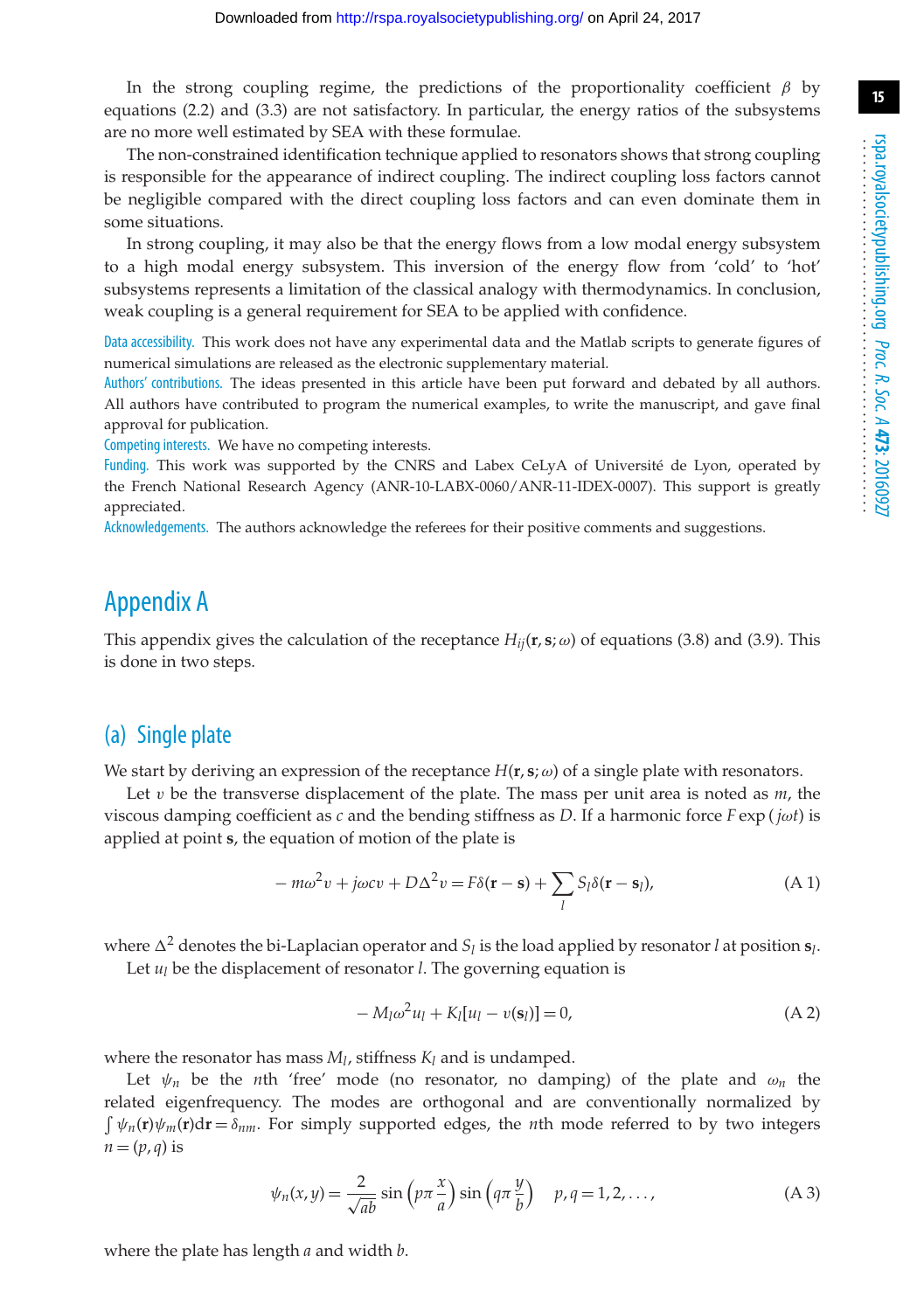Since the dissipation in equation (A 1) is modelled by a viscous damping coefficient proportional to the mass density, the displacement field  $v(r)$  of the damped plate may be developed in the series of the undamped modes

$$
v(\mathbf{r}) = \sum_{n} A_n \psi_n(\mathbf{r}).
$$
\n(A4)

Substituting into the governing equation (A 1) and using the orthogonality property of normal modes give

$$
v(\mathbf{r}) = \sum_{n} \frac{F_n \psi_n(\mathbf{r})}{m(\omega_n^2 + j\Delta\omega - \omega^2)},
$$
 (A 5)

where  $\Delta = c/m$  is the half-power bandwidth of all modes and the modal force  $F_n$  is

$$
F_n = F\psi_n(\mathbf{s}) + \sum_l S_l\psi_n(\mathbf{s}_l). \tag{A 6}
$$

Furthermore, the reaction of the *l*th resonator is

$$
S_l = K_l[u_l - v(\mathbf{s}_l)].\tag{A 7}
$$

The receptance of the plate with resonators is  $H(\mathbf{r}, \mathbf{s}; \omega) = v(\mathbf{r})$ , where a unit force  $F = 1$  has been substituted. Combining  $(A 5)$ – $(A 7)$ , this may be written

$$
H(\mathbf{r}, \mathbf{s}; \omega) = H^0(\mathbf{r}, \mathbf{s}; \omega) + \sum_l K_l [u_l - v(\mathbf{s}_l)] H^0(\mathbf{r}, \mathbf{s}_l; \omega), \tag{A 8}
$$

where

$$
H^{0}(\mathbf{r}, \mathbf{s}; \omega) = \sum_{n} \frac{\psi_{n}(\mathbf{s}) \psi_{n}(\mathbf{r})}{m(\omega_{n}^{2} + j\Delta\omega - \omega^{2})}
$$
(A 9)

is the receptance of the 'free' plate. The problem therefore reduces to the determination of the unknowns  $v(\mathbf{s}_l)$  and  $u_l$ .

They are obtained by applying  $(A 8)$  and at points  $\mathbf{r} = \mathbf{s}_l$ . This gives

$$
v(\mathbf{s}_l) = H^0(\mathbf{s}_l, \mathbf{s}; \omega) + \sum_{l'} K_{l'} [u_{l'} - v(\mathbf{s}_{l'})] H^0(\mathbf{s}_l, \mathbf{s}_{l'}; \omega).
$$
 (A 10)

Equation (A 2) gives the second equation

$$
u_l = K_l H_l(\omega) v_i(\mathbf{s}_l), \tag{A 11}
$$

where  $H_l(\omega) = 1/(-M_l\omega^2 + K_l)$  denotes the receptance of resonator *l*.

The method consists in first determining the unknowns  $v(s_l)$  and  $u_l$  by solving the set of linear equations (A 10) and (A 11), and second in calculating the receptance  $H(\mathbf{r}, \mathbf{s}; \omega)$  at any point **r** with equation (A 8).

## (b) Coupled plates

This subsection gives the receptance  $H_{ij}(\mathbf{r}, \mathbf{s}; \omega)$  of *N* plates coupled through springs of stiffness *K*. Each plate is covered by mass-spring resonators and has an 'isolated' receptance (no coupling) noted  $H_i(\mathbf{r}, \mathbf{s}; \omega)$  which may calculated by the method of the previous subsection.

Assuming that a harmonic point load *F* exp (*j*ω*t*) is applied to plate *j* at point **s**, the displacement in plate *i* at point **r** is

$$
v_i(\mathbf{r}) = F\delta_{ij}H_i(\mathbf{r}, \mathbf{s}; \omega) + \sum_k R_{ik}H_i(\mathbf{r}, \mathbf{r}_{ik}; \omega),
$$
 (A 12)

where  $R_{ik}$  is the reaction applied by plate  $k$  onto plate  $i$  through the coupling spring at position **r***ik*. The presence of δ*ij* on the right-hand side means that the external load term is present only for plate *j*.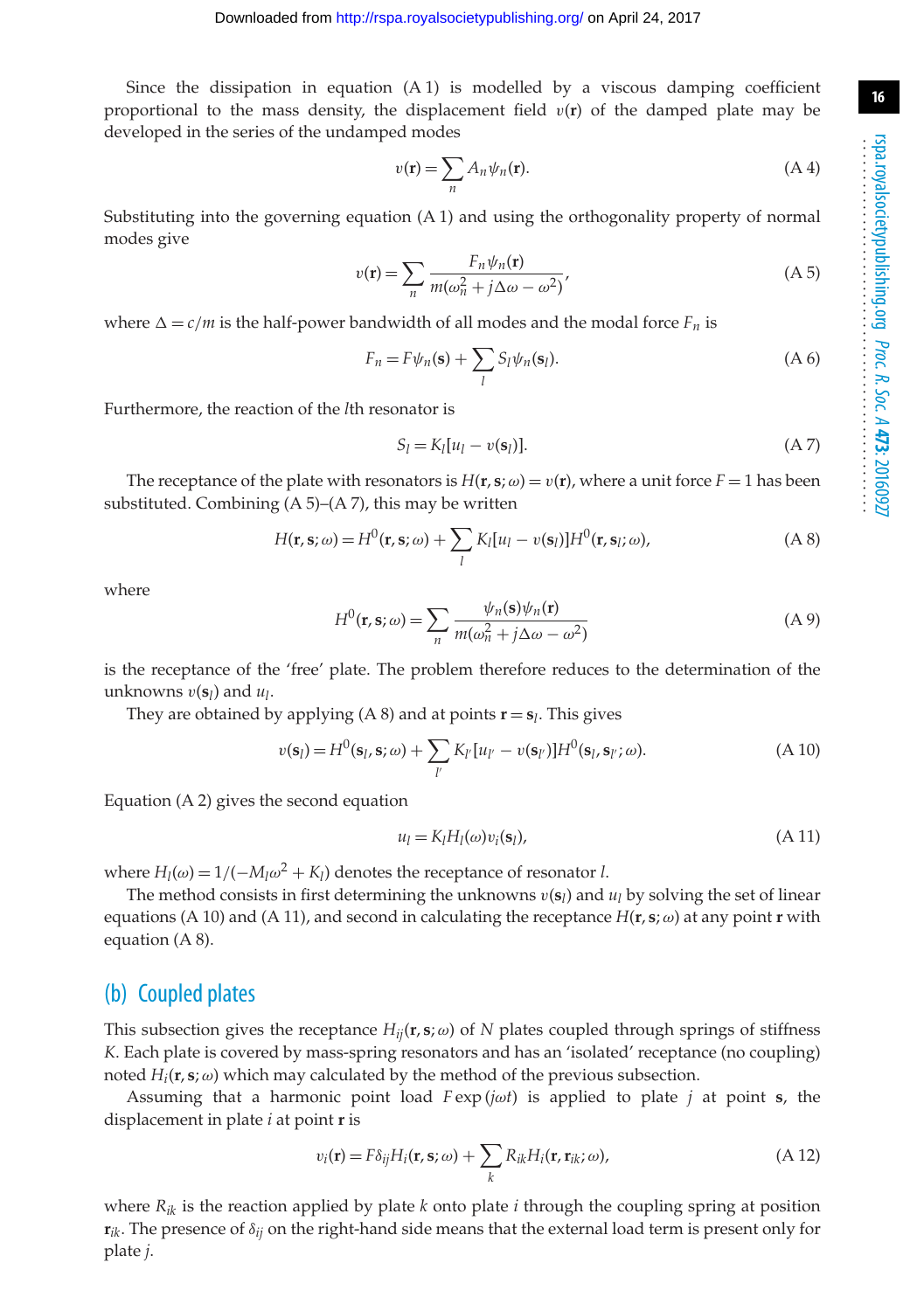The reaction *Rik* is

$$
R_{ik} = K[v_k(\mathbf{r}_{ki}) - v_i(\mathbf{r}_{ik})].
$$
\n(A 13)

Therefore, by substituting (A 13) into (A 12) and setting  $F = 1$ , the receptance of the coupled plates  $H_{ii}(\mathbf{r}, \mathbf{s}; \omega) = v_i(\mathbf{r})$  is

$$
H_{ij}(\mathbf{r}, \mathbf{s}; \omega) = \delta_{ij} H_i(\mathbf{r}, \mathbf{s}; \omega) + \sum_k K[v_k(\mathbf{r}_{ki}) - v_i(\mathbf{r}_{ik})] H_i(\mathbf{r}, \mathbf{r}_{ik}; \omega).
$$
 (A 14)

The unknowns  $v_i(\mathbf{r}_{ik})$  are determined by setting  $\mathbf{r} = \mathbf{r}_{ik}$  into equation (A 14). This yields

$$
v_i(\mathbf{r}_{ik}) = \delta_{ij} H_i(\mathbf{r}_{ik}, \mathbf{s}; \omega) + \sum_{k'} K[v_{k'}(\mathbf{r}_{k'i}) - v_i(\mathbf{r}_{ik'})] H_i(\mathbf{r}, \mathbf{r}_{ik'}; \omega).
$$
(A 15)

The method consists in first solving the set of linear equations (A 15) in unknowns  $v_i(\mathbf{r}_{ik})$  and then computing the receptance of the coupled plates with (A 14).

For instance, for the three plates in [figure 5,](#page-8-0) the first spring is attached at **r**<sup>12</sup> on plate 1 and **r**<sup>21</sup> on plate 2. The second spring is attached at points **r**<sup>23</sup> on plate 2 and **r**<sup>32</sup> on plate 3. The excited plate is  $j = 1$ . The three receptances  $H_{i1}$ (**r**, **s**;  $\omega$ ) form a column vector  $\mathbf{H} = (H_{11}, H_{21}, H_{31})^T$  given by

$$
H(r, s; \omega) = K\Psi(r)V + F(r),
$$
\n(A 16)

where  $V = (v_1(r_{12}), v_2(r_{21}), v_2(r_{23}), v_3(r_{32}))^T$ ,  $F(r) = (\Phi_1(s, r), 0, 0)^T$  and

$$
\Psi(\mathbf{r}) = \begin{pmatrix}\n-\Phi_1(\mathbf{r}_{12}, \mathbf{r}) & \Phi_1(\mathbf{r}_{12}, \mathbf{r}) & 0 & 0 \\
\Phi_2(\mathbf{r}_{21}, \mathbf{r}) & -\Phi_2(\mathbf{r}_{21}, \mathbf{r}) & -\Phi_2(\mathbf{r}_{23}, \mathbf{r}) & \Phi_2(\mathbf{r}_{23}, \mathbf{r}) \\
0 & 0 & \Phi_3(\mathbf{r}_{32}, \mathbf{r}) & -\Phi_3(\mathbf{r}_{32}, \mathbf{r})\n\end{pmatrix}.
$$
\n(A 17)

The unknowns are determined by the system

$$
(\mathbf{I} + K\Phi)\mathbf{V} = \mathbf{F}_0,\tag{A.18}
$$

where **I** is the  $4 \times 4$  identity matrix and  $\mathbf{F}_0 = (\phi_1(\mathbf{s}, \mathbf{r}_{12}), 0, 0, 0)^T$ . The matrix  $\phi$  is

$$
\Phi = \begin{pmatrix}\n\Phi_1(\mathbf{r}_{12}, \mathbf{r}_{12}) & -\Phi_1(\mathbf{r}_{12}, \mathbf{r}_{12}) & 0 & 0 \\
-\Phi_2(\mathbf{r}_{21}, \mathbf{r}_{21}) & \Phi_2(\mathbf{r}_{21}, \mathbf{r}_{21}) & \Phi_2(\mathbf{r}_{23}, \mathbf{r}_{21}) & -\Phi_2(\mathbf{r}_{23}, \mathbf{r}_{21}) \\
-\Phi_2(\mathbf{r}_{21}, \mathbf{r}_{23}) & \Phi_2(\mathbf{r}_{21}, \mathbf{r}_{23}) & \Phi_2(\mathbf{r}_{23}, \mathbf{r}_{23}) & -\Phi_2(\mathbf{r}_{23}, \mathbf{r}_{23}) \\
0 & 0 & -\Phi_3(\mathbf{r}_{32}, \mathbf{r}_{32}) & \Phi_3(\mathbf{r}_{32}, \mathbf{r}_{32})\n\end{pmatrix}.
$$
\n(A 19)

The receptances are therefore given by equation (A 16) at all points **r** for any excitation point **s** where the unknowns are obtained by solving equation (A 18).

# <span id="page-16-0"></span>**References**

- 1. Lyon RH, DeJong R. 1995 *Theory and application of statistical energy analysis*. Boston, MA: Butterworth-Heinemann.
- <span id="page-16-1"></span>2. Le Bot A. 2015 *Foundation of statistical energy analysis in vibroacoustics*. Oxford, UK: Oxford University Press.
- <span id="page-16-2"></span>3. Lyon RH, Maidanik G. 1962 Power flow between linearly coupled oscillators. *J. Acoust. Soc. Am.* **34**, 623–639. [\(doi:10.1121/1.1918177\)](http://dx.doi.org/doi:10.1121/1.1918177)
- <span id="page-16-3"></span>4. Newland DE. 1966 Calculation of power flow between coupled oscillators. *J. Sound Vib.* **3**, 262–276. [\(doi:10.1016/0022-460X\(66\)90095-2\)](http://dx.doi.org/doi:10.1016/0022-460X(66)90095-2)
- <span id="page-16-4"></span>5. Fahy F. 1994 Statistical energy analysis: a critical overview. *Phil. Trans. R. Soc. Lond. A* **346**, 431–447. [\(doi:10.1098/rsta.1994.0027\)](http://dx.doi.org/doi:10.1098/rsta.1994.0027)
- 6. Burroughs C, Fisher R, Kern F. 1997 An introduction to statistical energy analysis. *J. Acoust. Soc. Am.* **101**, 1779–1789. [\(doi:10.1121/1.418074\)](http://dx.doi.org/doi:10.1121/1.418074)
- 7. Culla A, Sestieri A. 2006 Is it possible to treat confidentially SEA the wolf in sheep's clothing? *Mech. Syst. Sig. Proc.* **20**, 1372–1399. [\(doi:10.1016/j.ymssp.2005.02.007\)](http://dx.doi.org/doi:10.1016/j.ymssp.2005.02.007)
- 8. Sestieri A, Carcaterra A. 2013 Vibroacoustic: the challenges of a mission impossible? *Mech. Syst. Sig. Proc.* **34**, 1–18. [\(doi:10.1016/j.ymssp.2012.08.010\)](http://dx.doi.org/doi:10.1016/j.ymssp.2012.08.010)